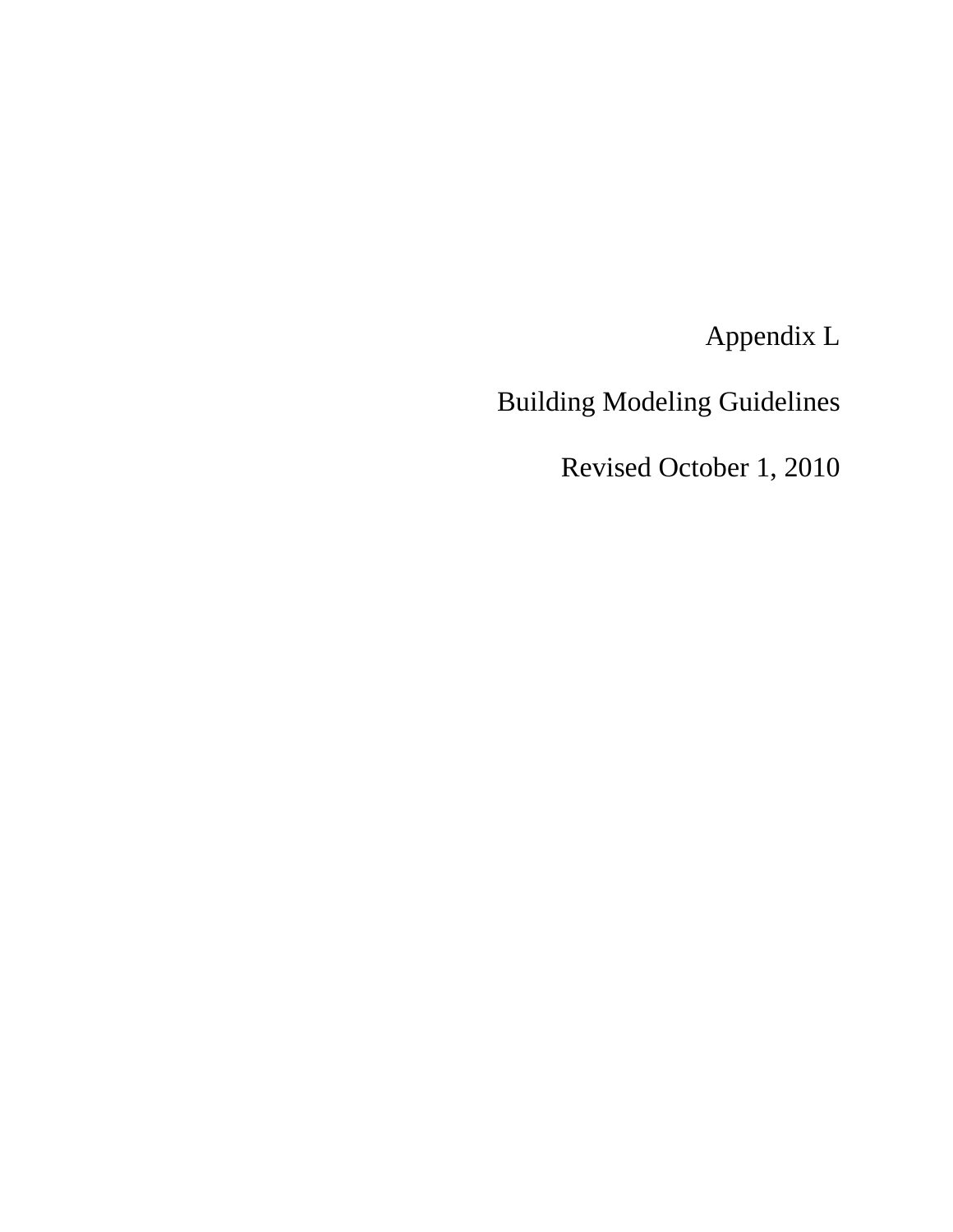# **Oregon Building Energy Performance Rating Method**

# **1. General**

**1.1 Scope.** The purpose of this document is to specify the method of determining energy performance of a proposed building for the purpose of demonstrating performance in excess of that required by the Oregon Energy Efficiency Specialty Code (OEESC). Buildings using this protocol will still need to meet the requirements of the OEESC through one of the three paths allowed by the code: Prescriptive Approach, Simplified Trade-Off Approach, or Whole Building Approach. Energy using systems that the OEESC does not regulate shall be modeled according to standard design practice. Standard design practice assumptions made by the modeler shall be approved by the Program Evaluator.

# **1.2 Definitions**

**Code Building**: A hypothetical building design based on the Proposed Building. The Code building shall incorporate the standard design features of typical buildings of the same usage and just meet the prescriptive requirements of the OEESC according to guidelines presented in this document. The Code building is used to benchmark the relative energy efficiency of the Proposed Building.

**Code Energy Cost:** The annual energy cost in dollars for the Code building.

**Code Energy Use:** The annual energy use in millions of Btus (MMBtu) calculated for the Code building.

**OEESC:** Oregon Energy Efficiency Specialty Code, also known as energy code.

**OSSC:** Oregon Structural Specialty Code, also known as building code.

**Proposed Building**: The building as designed for construction. For SEED Projects, this is also referred to as the "SEED Building."

**Proposed Energy Cost:** The annual energy cost in dollars calculated for the Proposed Building.

**Proposed Energy Use:** The annual energy use in millions of Btus (MMBtu) calculated for the Proposed Building.

**Program Evaluator:** The organization or agency that adopts or sanctions use of this rating methodology.

**SEED Program:** The State Energy Efficient Design Program administered by the Oregon Department of Energy, requiring facilities constructed or purchased by Oregon State Agencies to be "models of energy efficiency".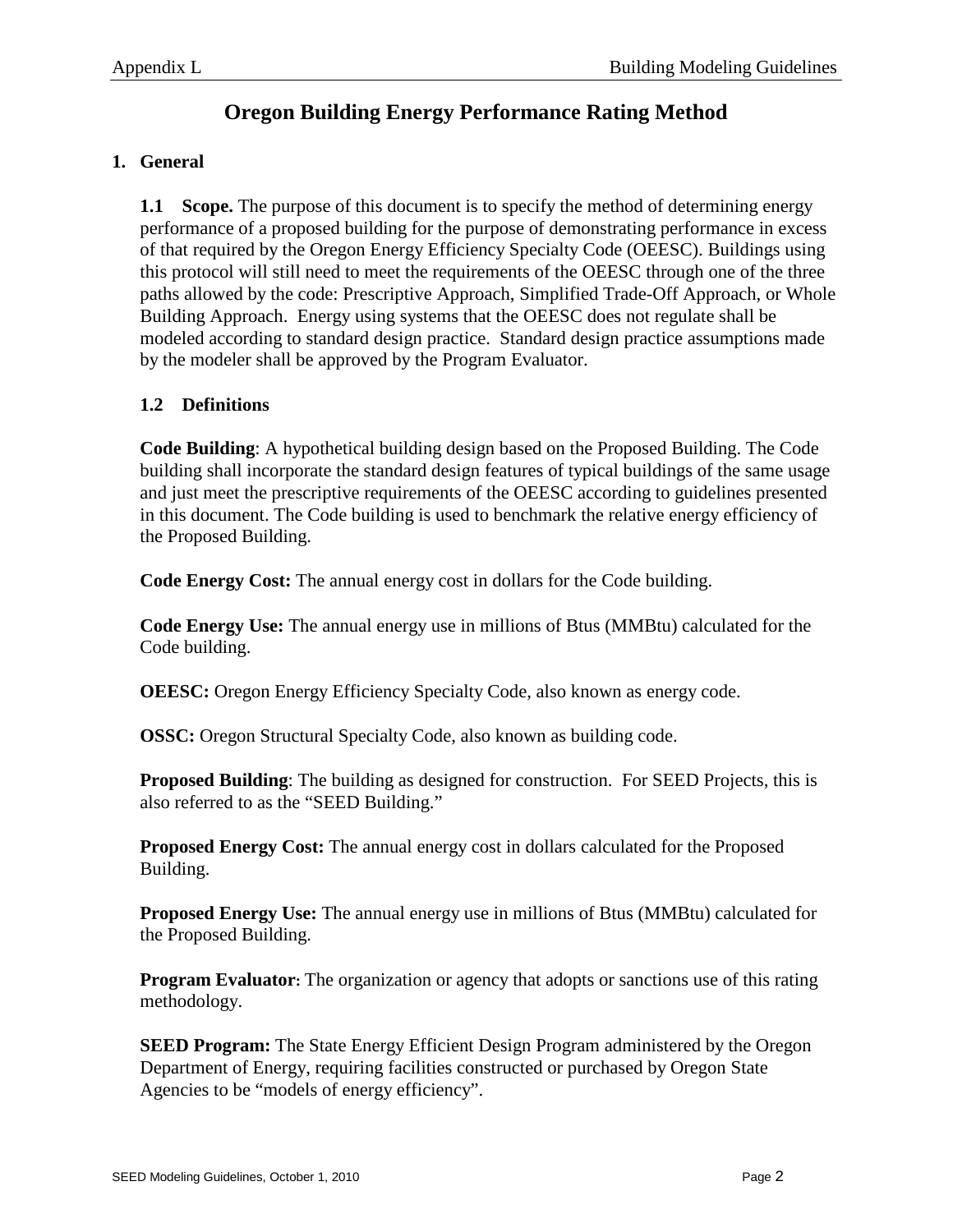**1.3 Savings.** Percent energy savings and percent energy cost savings are calculated as follows:

**(a)** Percent Energy Savings = [(Code Energy Use - Proposed Energy Use) / Code Energy Use] x 100.

**(b)** Percent Energy Cost Savings = [(Code Energy Cost - Proposed Energy Cost) */* Code Energy Cost] x 100.

**1.4 Trade-off Limits.** When the proposed modifications apply to less than the whole building, only parameters related to the systems to be modified shall be varied. Parameters relating to unmodified existing conditions or to future building components shall be identical for both the Code building and the Proposed building. Future building components shall meet the prescriptive requirements of the OEESC.

**1.5 Documentation Requirements.** Performance shall be documented, and documentation shall be submitted to the Program Evaluator. The information submitted shall include the following:

**(a)** Calculated values for the Code building energy use, the Proposed building energy use, and the percent energy savings.

**(b)** Calculated values for the Code building energy cost, the Proposed building energy cost, and the percent cost savings.

**(c)** A list of the energy-related features that are included in the proposed design and on which the energy performance rating is based. This list shall document all energy features that differ between the models of the Proposed building and the Code building.

**(d)** Input and output report(s) from the simulation program or compliance software including a breakdown of energy usage by at least the following components: interior and exterior building lights, internal equipment loads, service water heating equipment, space heating equipment, space cooling and heat rejection equipment, fans, and other HVAC equipment (such as pumps). The output reports shall also show the amount of time any loads are not met by the HVAC system for both the proposed design and code building design. Electronic copies of inputs are required.

**(e)** An explanation of any error messages noted in the simulation program output.

# **2. Simulation General Requirements**

**2.1 Simulation Program.** The simulation program shall be a computer-based program for the analysis of energy consumption in buildings (a program such as, but not limited to, DOE-2, BLAST, or Energy Plus). The simulation program shall include calculation methodologies for the building components being modeled. If no simulation program is available that adequately models a design, material, or device, see Section 5.

**2.1.1** The simulation program shall be approved by the Program Evaluator and shall, at a minimum, have the ability to explicitly model all of the following:

**(a)** 8,760 hours per year;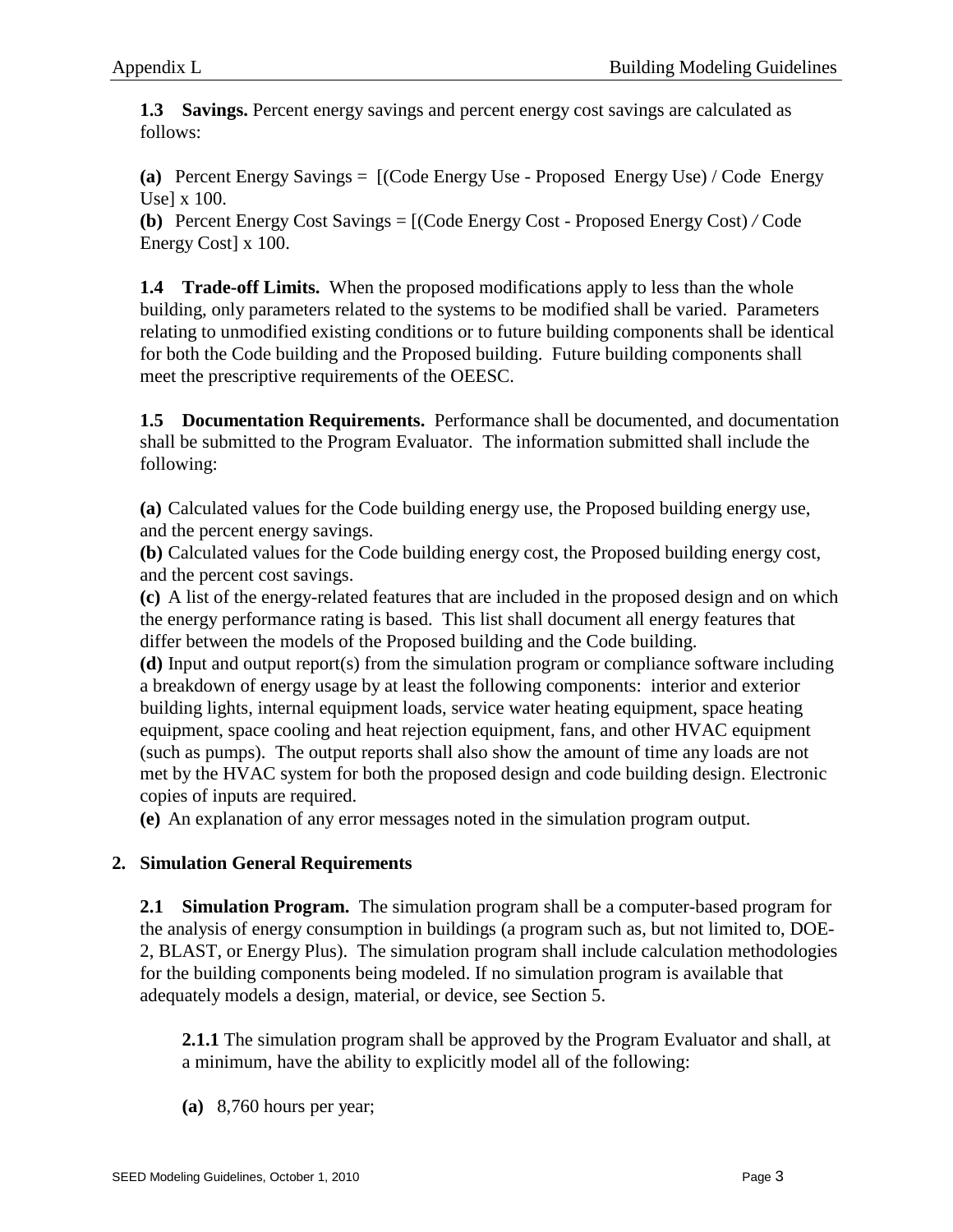**(b)** hourly variations in occupancy, lighting power, miscellaneous equipment power, thermostat set points, and HVAC system operation, defined separately for each day of the week and holidays;

**(c)** thermal mass effects;

**(d)** 10 or more thermal zones;

**(e)** Part-load performance curves for mechanical equipment;

**(f)** capacity and efficiency correction curves for mechanical heating and cooling equipment;

**(g)** air-side economizers with integrated control;

**(h)** all code building characteristics specified in Section 4, Calculation of Code Energy Cost.

**2.1.2** The simulation program shall have the ability to either (1) directly determine the proposed energy use and code energy use or (2) produce hourly reports of energy use by energy source suitable for determining the proposed energy use and code energy use using a separate calculation engine.

2.1.3 The simulation program shall be capable of performing design load calculations to determine required HVAC equipment capacities and air and water flow rates in accordance with generally accepted engineering standards and handbooks (for example, ASHRAE Handbook of Fundamentals) for both the proposed building design and code building design.

**2.1.4** The simulation program shall be tested according to ASHRAE Standard 140, and the results shall be furnished by the software provider upon request by the Oregon Department of Energy.

**2.2 Climate Data.** The simulation program shall perform the simulation using hourly values of climate data, such as temperature and humidity from representative climate data, for the site in which the proposed design is to be located. For locations where weather data is not available, the designer shall select available weather data that best represents the climate at the construction site. The selected weather data shall be approved by the Program Evaluator.

**2.3 Energy Rates.** Annual energy costs shall be determined using actual rates for purchased energy in effect at the time building construction begins. If actual rates are unavailable, energy prices recommended by the Oregon Department of Energy shall be used. Rates from different sources may not be mixed in the same project.

**Exception:** On-site renewable energy sources or site-recovered energy shall not be considered to be purchased energy and shall not be included in the proposed energy cost. Where on-site renewable or site-recovered sources are used, the code building design shall be based on the energy source used as the back-up energy source or electricity if no back-up energy source has been specified.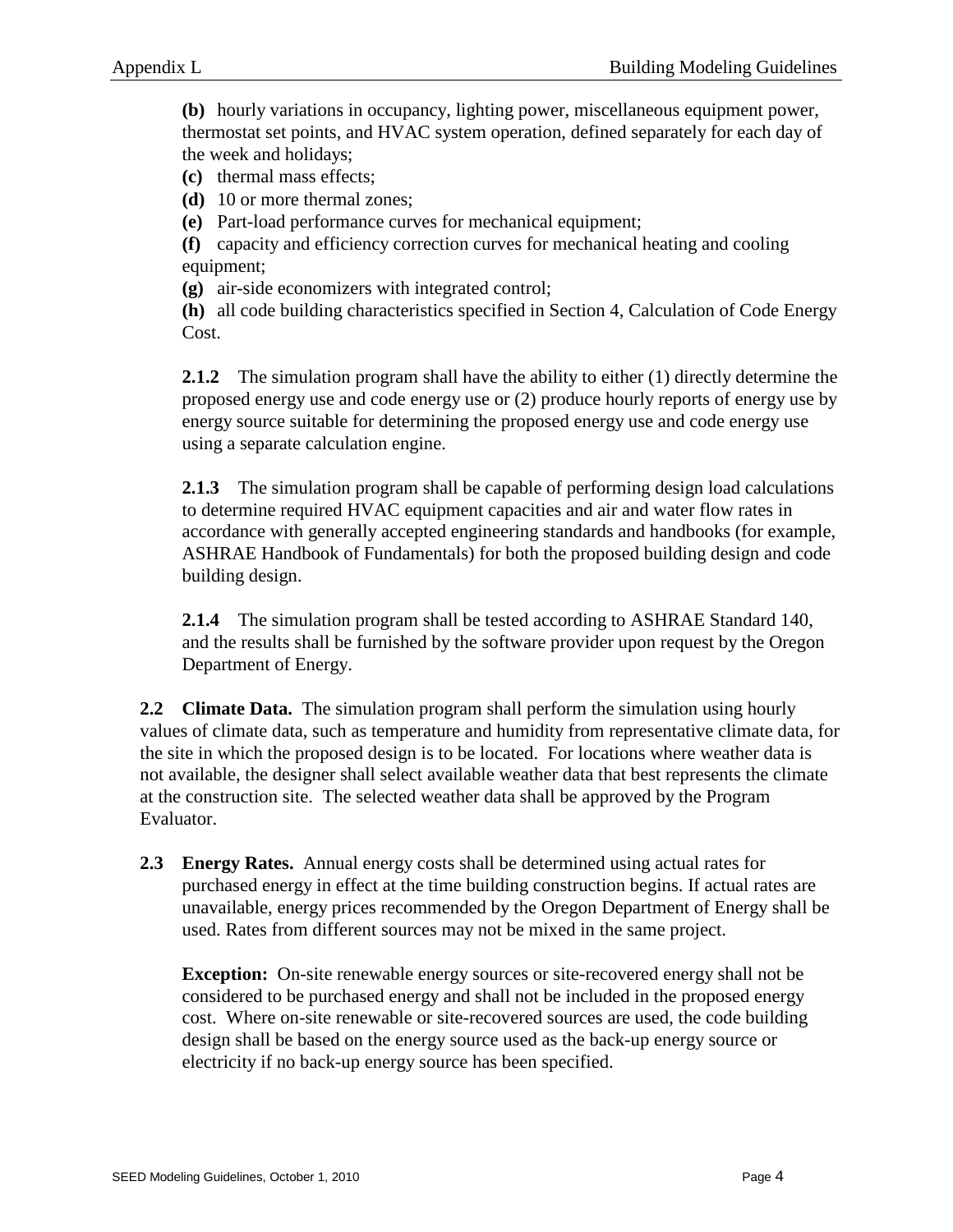**2.4 Performance Calculations.** The proposed energy cost and code energy cost shall be calculated using:

- **(a)** the same simulation program;
- **(b)** the same weather data; and
- **(c)** the same energy rates*.*

# **3. Calculation of the Proposed Building Energy Use**

**3.1 Proposed Building Model.** The simulation model of the proposed design shall be consistent with the design documents including proper accounting of fenestration and opaque envelope and areas; lighting power and controls; HVAC system types, sizes, zoning, and controls; and service water heating systems and controls. All end use components within and associated with the building shall be modeled, including but not limited to, exhaust fans, parking garage ventilation fans, snow melt and freeze protection equipment, facade lighting, swimming pool heaters and pumps, elevators, refrigeration and cooking.

**3.2 Buildings with Incomplete Energy System Designs.** When these modeling guidelines are applied to buildings in which energy-related features have not yet been designed (e.g., a lighting system), those yet-to-be-designed features shall be described in the proposed design exactly as they are defined in the code building design*.* Where the space classification for a space is not known, that space shall be categorized as an office space.

**3.3 HVAC Systems.** The HVAC system type and all related performance parameters, such as equipment capacities and efficiencies, in the proposed design shall be determined as follows:

**(a)** Where a complete HVAC system exists, the model shall reflect the actual system type using actual component capacities and efficiencies.

**(b)** Where an HVAC system has been designed, the HVAC model shall be consistent with design documents. Mechanical equipment efficiencies shall be adjusted from actual design conditions to the standard rating conditions specified in OEESC Tables 503.2.3(1) through 503.2.3(8), if required by the simulation model.

**(c)** Where a heating system is planned, but has not yet been designed, the heating system classification shall be assumed to be natural gas, unless none is available at the site, then it shall be electric. The system characteristics shall be identical to the system modeled in the code building design*.*

**(d)** Where a cooling system is planned, but has not yet been designed, the cooling system characteristics shall be identical to the system modeled in the code building design.

**(e)** Where no active heating system is planned, none shall be modeled.

**(f)** Where no active cooling system is planned, none shall be modeled.

**3.3.1** Ventilation rates shall be modeled as they are shown in the design drawings. They may not be less than required by OSSC Chapter 12.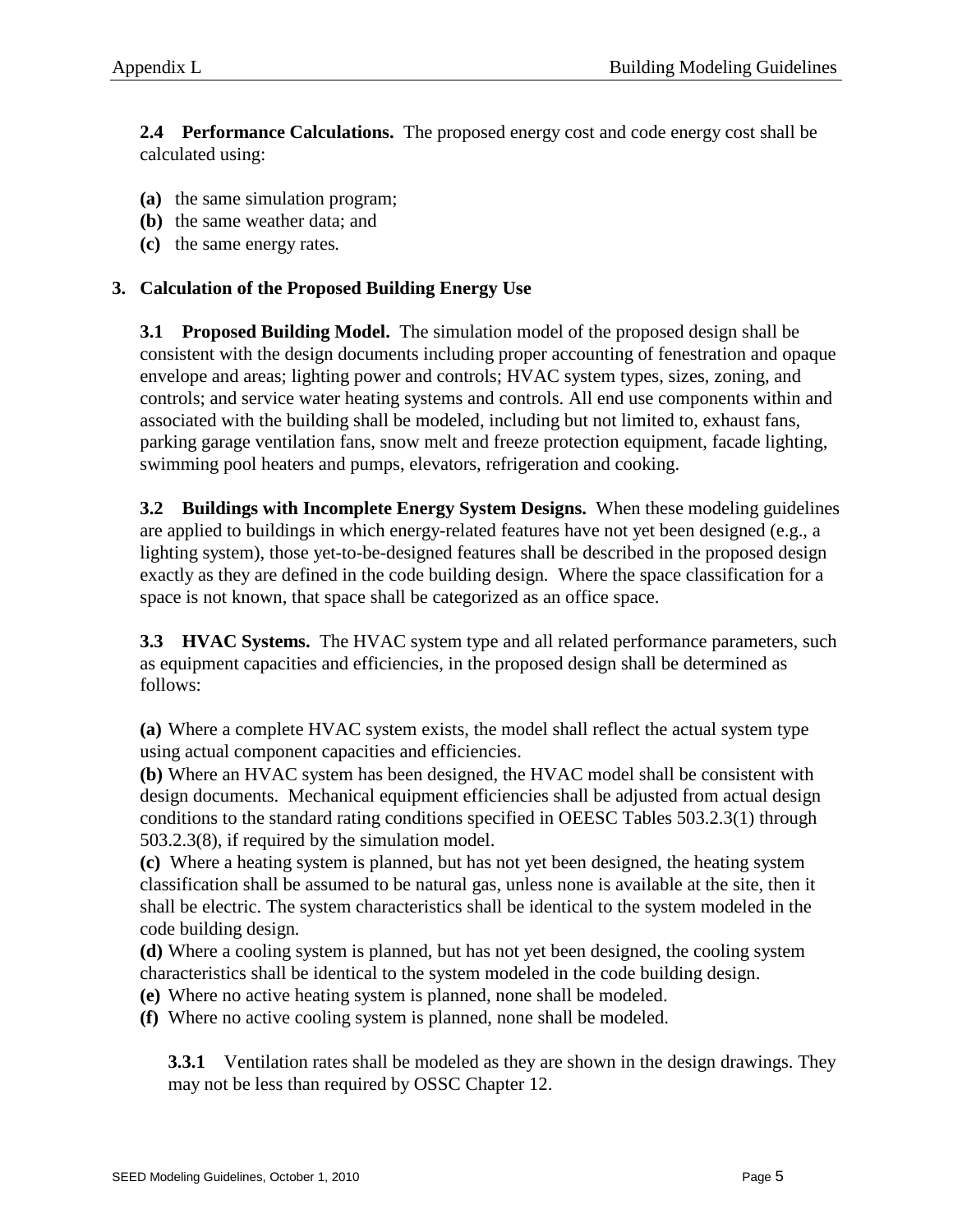**3.4 Building Envelope.** All components of the building envelope in the proposed design shall be modeled as shown on architectural drawings or as built for existing building envelopes. This includes components separating conditioned space from unconditioned or semi-conditioned space.

# **Exceptions:**

**(a)** Any envelope assembly that covers less than 5% of the total area of that assembly type (e.g., exterior walls) need not be separately described, provided that it is similar to an assembly being modeled. If not separately described, the area of an envelope assembly shall be added to the area of the adjacent assembly of that same type with the same orientation and thermal properties.

**(b)** Exterior surfaces whose azimuth orientation and tilt differ by less than 45 degrees and are otherwise the same may be described as either a single surface or by using multipliers. **(c)** For exterior roofs, the roof surface may be modeled with a reflectance of 0.45 if the reflectance of the proposed design roof is greater than 0.70 and its emittance is greater than 0.75. All other roof surfaces shall be modeled with a reflectance of 0.30.

**(d)** Manual window shading devices such as blinds or shades shall not be modeled. Automatically controlled window shades or blinds may be modeled. Permanent shading devices such as fins, overhangs and light shelves may be modeled.

**3.5 Interior Partitions.** It is not required to model interior partitions. If modeled, interior partitions should be modeled as shown on architectural drawings or as built for existing buildings.

# **Exceptions:**

**(a)** Interior partitions shall be modeled where they separate thermal zones where design space temperatures are dissimilar.

**(b)** Interior partitions shall be modeled when required by simulation program for modeling daylighting control schemes.

**3.6 Service Hot Water Systems.** The service hot water system type and all related performance parameters, such as equipment capacities and efficiencies, in the proposed design shall be determined as follows:

**(a)** Where a complete service hot water system exists, the model shall reflect the actual system type using actual component capacities and efficiencies.

**(b)** Where a service hot water system has been designed, the service hot water model shall be consistent with design documents.

**(c)** Where no service hot water system exists or is specified but the building will have service hot water loads, a service hot water system shall be modeled that matches the system in the code building design and serves the same hot water loads.

**(d)** For buildings that will have no service hot water loads, no service hot water heating shall be modeled.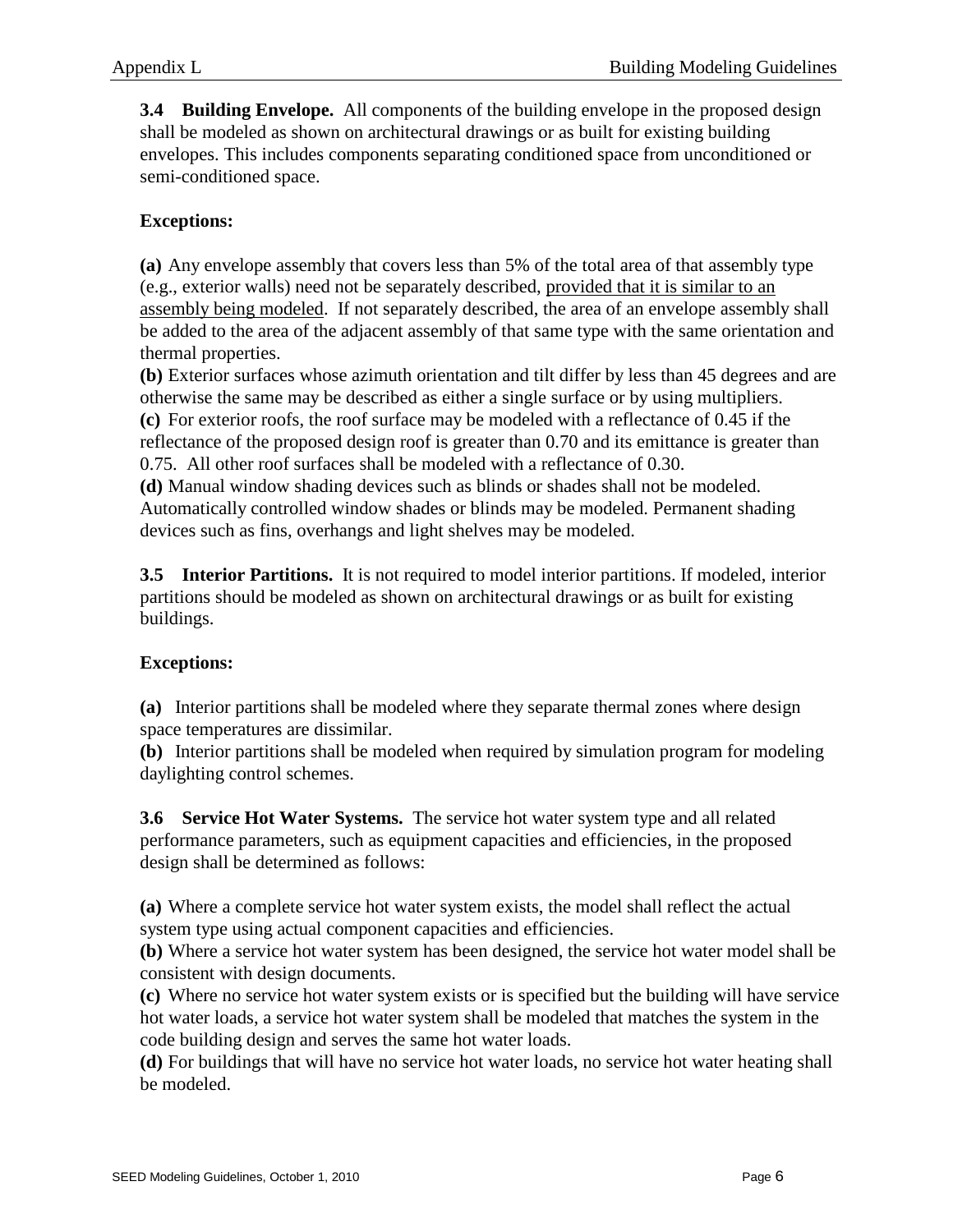**3.7 Lighting.** Lighting power in the proposed design shall be determined as follows:

**(a)** Where a complete lighting system exists, the actual lighting power shall be used in the model. Lighting loads should be modeled accurately for each individual zone instead of using an average across all zones.

**(b)** Where a lighting system has been designed, lighting power shall be consistent with design documents. Lighting loads should be modeled accurately for each individual zone instead of using an average across all zones.

**(c)** Where no lighting exists or is specified, lighting power shall be determined in accordance with OEESC Section 505.5.2 Interior Lighting Power Method and Table 505.5.2(a).

**(d)** Lighting system power shall include all lighting system components shown or provided for on the plans (including lamps and ballasts, task and furniture-mounted fixtures, parking garage lighting, and building facade lighting).

**(e)** Credit may be taken for the use of automatic controls for daylight utilization when not required by OEESC Section 505.2.2.3, but only if their operation is directly modeled in the building simulation.

**Exception:** Credit may be taken for daylight utilization by modifying lighting schedules if the schedule reduction is determined by a separate daylighting analysis simulation as approved by the Program Evaluator.

**(f)** Credit may be taken for automatic lighting control devices not required by code, by reducing the lighting power or the lighting schedules for automatically controlled systems for the proposed design according to Table 3.1.

| <b>Automatic Control</b><br>$Devices(s)$               | <b>Conference Rooms,</b><br><b>Meeting Rooms,</b><br><b>Classrooms, Employee</b><br>break rooms, Copying<br>Rooms, Restrooms,<br><b>Dressing/Locker Rooms</b><br>and Offices $<$ 300ft <sup>2</sup> | <b>Buildings</b><br>$>$ 2,000 ft <sup>2</sup> | <b>Buildings</b><br>$<$ 2000ft <sup>2</sup> |
|--------------------------------------------------------|-----------------------------------------------------------------------------------------------------------------------------------------------------------------------------------------------------|-----------------------------------------------|---------------------------------------------|
| Programmable timing<br>control                         | 0%                                                                                                                                                                                                  | 0%                                            | 10%                                         |
| Occupancy sensor                                       | 0%                                                                                                                                                                                                  | 5%                                            | 15%                                         |
| Occupancy sensor and<br>programmable timing<br>control | 0%                                                                                                                                                                                                  | 5%                                            | 15%                                         |

| Table 3.1 - Adjustment Factors for Automatic Lighting Controls <sup>1</sup> |  |  |  |
|-----------------------------------------------------------------------------|--|--|--|
|                                                                             |  |  |  |

1. If lighting schedule is adjusted, the code baseline fractional schedule should be multiplied by the adjustment factor. For example, if the hourly lighting schedule indicates 50% of peak connected lighting load and the guidelines allow a 15 % reduction, the hourly adjusted schedule should be:

50% x  $(100\% - 15\%) = 42.5\%$ **Not** 50% -15% = 35%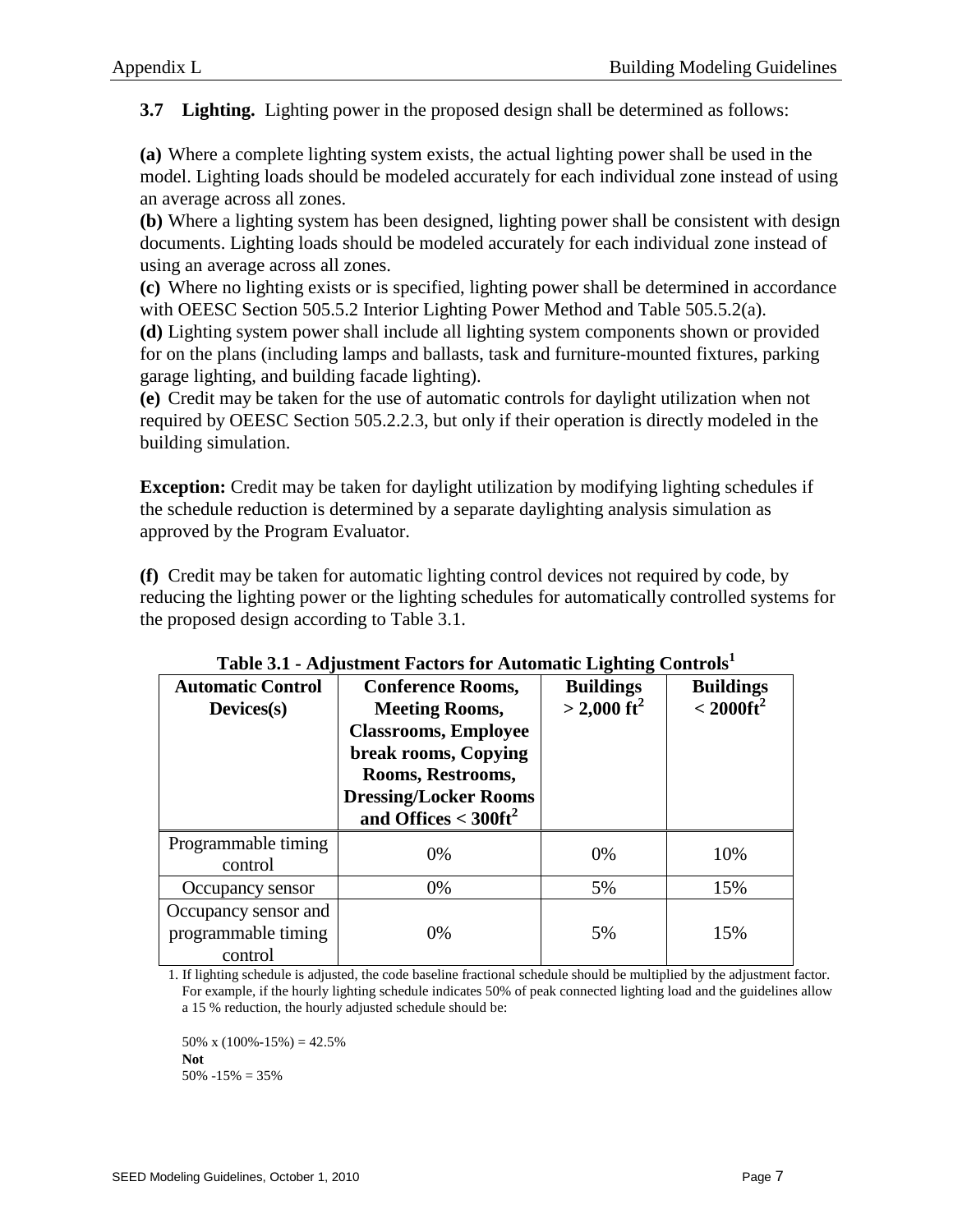**Exception:** Reductions different than those prescribed by the above table may be taken when approved by the program evaluator provided credible documentation is supplied.

**3.8 Receptacle Loads.** Receptacle and process loads, such as those for office and other equipment, shall be estimated based on the building type or space type category and shall be assumed to be identical in the proposed and code building designs, except as specifically authorized by the Program Evaluator. Receptacle loads should be modeled as accurately as possible for each individual zone instead of using an average across all zones.

**Exception:** Credit may be taken for automatic receptacle based occupant sensing control systems, by reducing the equipment power or schedules for automatically controlled equipment used for the proposed design by 15%. Reductions in excess of 15% may be taken when approved by the Program Evaluator provided credible technical documentation is provided.

**3.9 Other Systems.** Other systems, such as motors, elevators, and distribution transformers, may be modeled with energy performance as indicated in the design documents.

# **3.10 Further Modeling Limitations and Exceptions**

**3.10.1 Limitations to the Simulation Program.** If the simulation program cannot model a component or system included in the proposed design explicitly, substitute a thermodynamically similar component model that can approximate the expected performance of the component that cannot be modeled explicitly.

**3.10.2 Alterations and Additions.** It is acceptable to demonstrate compliance using building models that exclude parts of the existing building provided all of the following conditions are met:

**(a)** Work to be performed in excluded parts of the building does not include alterations to mechanical systems, lighting systems, or building envelope.

**(b)** Excluded parts of the building are served by HVAC systems that are entirely separate from those serving parts of the building that are included in the building model.

**(c)** Design space temperature and HVAC system operating set points and schedules, on either side of the boundary between included and excluded parts of the building, are the same.

**(d)** If a declining block or similar utility rate is being used in the analysis and the excluded and included parts of the building are on the same utility meter, the rate shall reflect the utility block or rate for the building plus the addition.

**3.11 Schedules.** Schedules capable of modeling hourly variations in occupancy, lighting power, miscellaneous equipment power, thermostat set points, and HVAC system operation shall be used. The schedules shall be as planned for the building, determined by the designer and owner, and consistent with common practice*.* The Program Evaluator shall have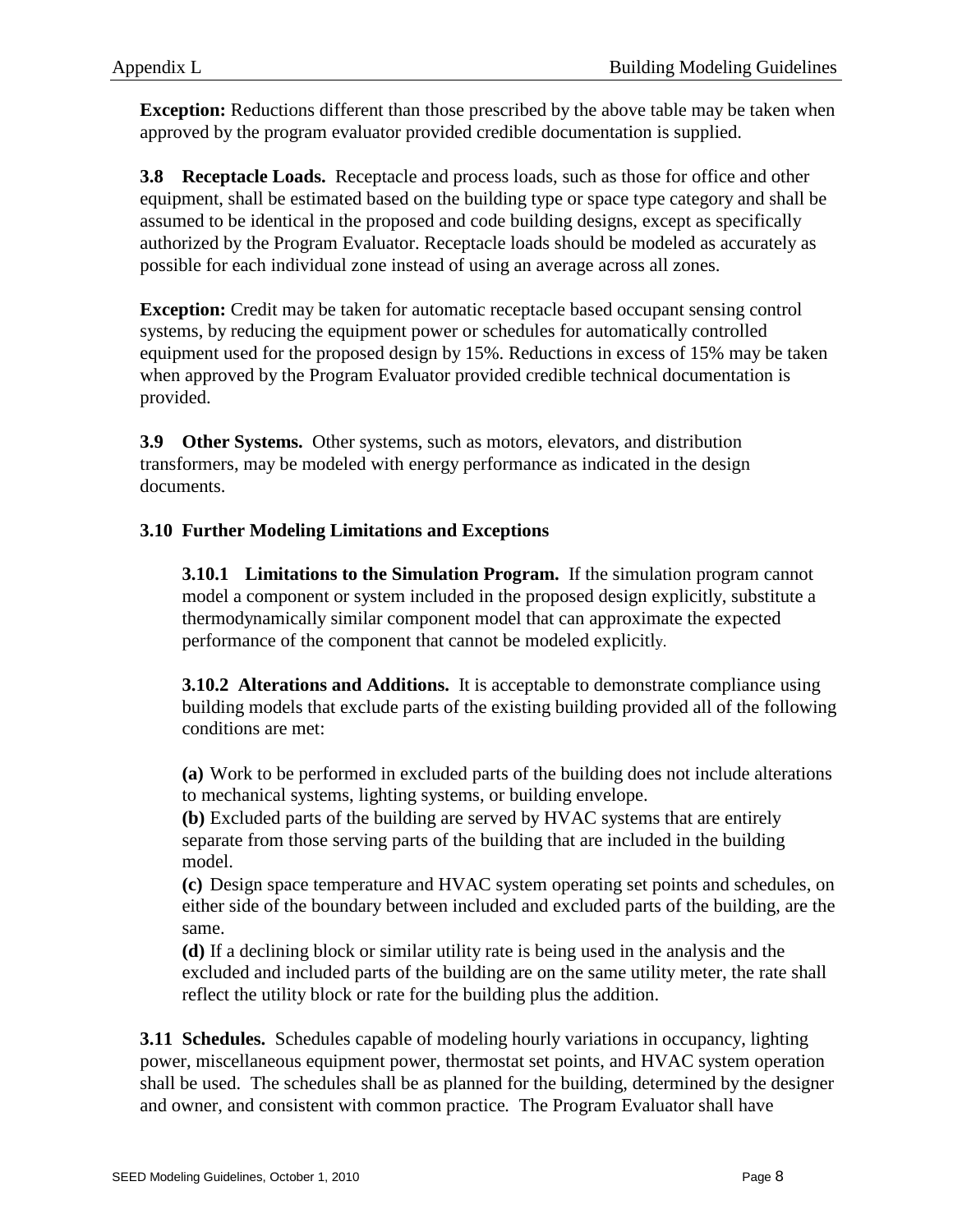approval authority over the proposed schedules. Schedules shall be identical for the proposed design and code building design*.* 

**Exception:** Schedules may be allowed to differ between proposed design and code building design with approval of the Program Evaluator when necessary to model nonstandard efficiency measures. Measures that may warrant use of different schedules include but are not limited to lighting controls, natural ventilation, demand control ventilation, and measures that reduce service water heating loads.

**3.11.1 HVAC Fan Schedules.** Schedules for HVAC fans, which shall run continuously whenever spaces are occupied and shall be cycled on and off to meet heating and cooling loads during unoccupied hours.

## **Exceptions:**

**(a)** Where fans in the proposed design do not run continuously, but instead cycle on and off to meet load and required ventilation is not being provided by the fan system, fans should not be simulated to run continuously.

**(b)** HVAC fans shall remain on during occupied and unoccupied hours in spaces that have health and safety mandated minimum ventilation requirements during unoccupied hours.

**3.11.2 HVAC Zone Thermostat Setpoints.** The thermostat setpoints shall be as planned for the building, determined by the designer and owner, and consistent with common practice*.*

# **3.12 Thermal Zones***.*

**3.12.1 HVAC Zones Designed.** Where HVAC zones are defined on HVAC design drawings, each HVAC zone shall be modeled as a separate thermal block.

**Exception:** Different HVAC zones may be combined to create a single thermal block or identical thermal blocks to which multipliers are applied provided all of the following conditions are met:

**(a)** The space use classification is the same throughout the thermal block.

**(b)** All HVAC zones in the thermal block that are adjacent to glazed exterior walls face the same orientation or their orientations are within 45 degrees of each other. **(c)** All of the zones are served by the same HVAC system or by the same kind of HVAC system.

**3.12.2 HVAC Zones Not Designed.** Where the HVAC zones and systems have not yet been designed, thermal blocks shall be defined based on similar internal load densities, occupancy, lighting, thermal and space temperature schedules, and in combination with the following guidelines: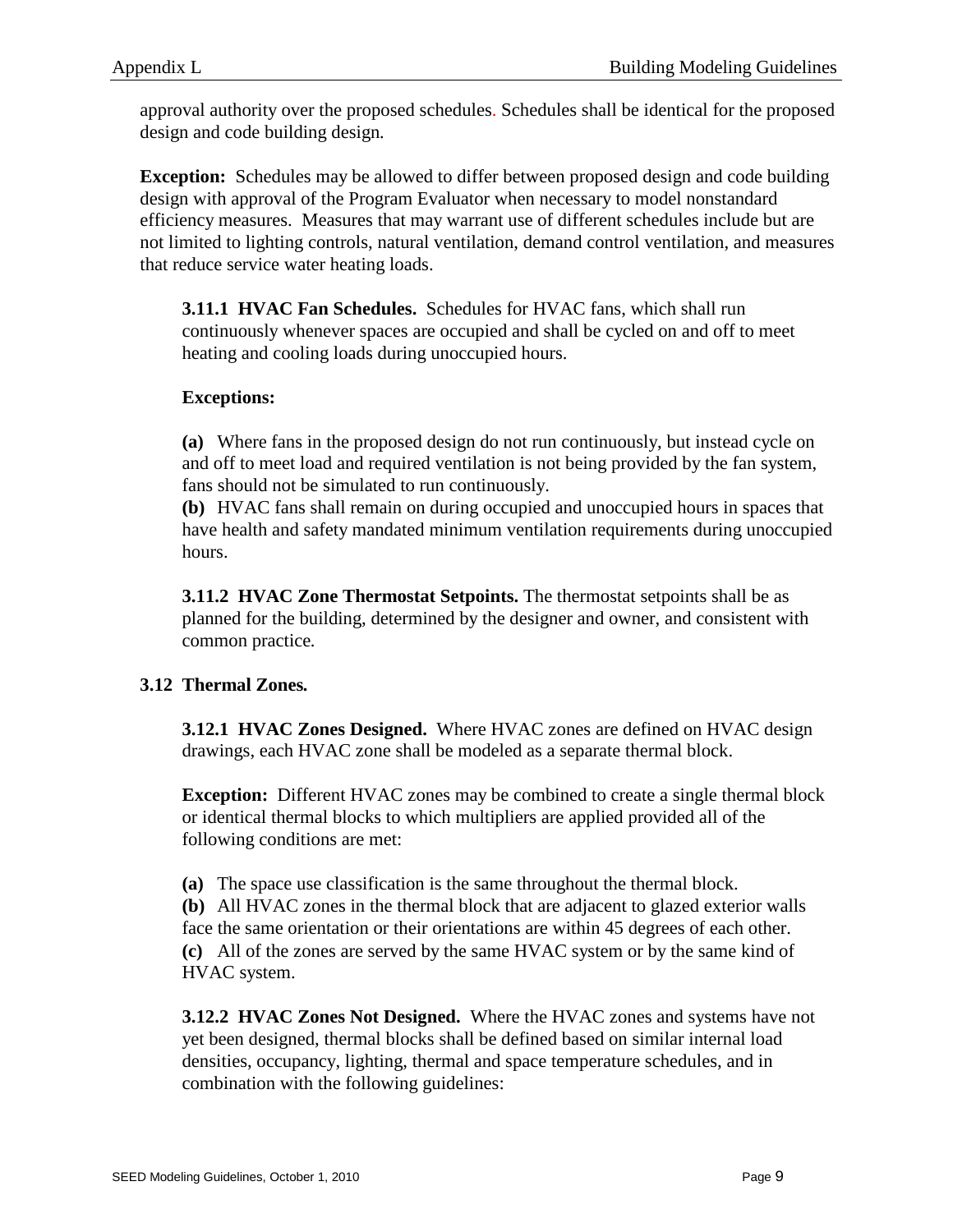**(a)** Separate thermal blocks shall be assumed for interior and perimeter spaces. Interior spaces shall be those located greater than 15 ft from an exterior wall. Perimeter spaces shall be those located closer than 15 ft from an exterior wall.

**(b)** Separate thermal blocks shall be assumed for spaces adjacent to glazed exterior walls; a separate zone shall be provided for each orientation, except that orientations which differ by less than 45 degrees may be considered to be the same orientation. Each zone shall include all floor area that is 15 ft or less from a glazed perimeter wall, except that floor area within 15 ft of glazed perimeter walls having more than one orientation shall be divided proportionately between zones.

**(c)** Separate thermal blocks shall be assumed for spaces having floors that are in contact with the ground or exposed to ambient conditions from zones that do not share these features.

**(d)** Separate thermal blocks shall be assumed for spaces having exterior ceiling or roof assemblies from zones that do not share these features.

**3.12.3 Thermal Blocks in Multifamily Residential Buildings.** Residential spaces shall be modeled using at least one thermal block per living unit except that those units facing the same orientations may be combined into one thermal block. Corner units and units with roof or floor loads shall only be combined with units sharing these features.

# **4. Calculation of the Code Energy Use**

**4.1 Code building Design.** The code building design shall be developed based on attributes of the proposed design as described in Section 3, prescriptive requirements of the OEESC, and standard design practice. Code building modeling parameters shall be the same as the proposed building except as described in Section 4 or with approval of the Program Evaluator.

**4.2 Code building Envelope.** The code building design shall be modeled with the same number of floors and identical conditioned floor area as the proposed design. Equivalent dimensions shall be assumed for each exterior envelope component type as in the proposed design; i.e., the total gross area of exterior walls shall be the same in the proposed and code building designs*.* The same shall be true for the areas of roofs, floors, doors, and the exposed perimeters of concrete slabs on grade

in the proposed and code building designs*.* The following additional requirements shall apply to the modeling of the code building design:

**4.2.1** The azimuth and surface tilt or orientation category of each opaque exterior surface shall be modeled in the same manner as it occurs and is modeled in the proposed design*.*

**Exception:** If it can be demonstrated to the satisfaction of the Program Evaluator that the building orientation is not dictated by site considerations, the proposed building energy use may be generated by simulating the building with its actual orientation and again after rotating the entire building 90, 180, and 270 degrees and averaging the results.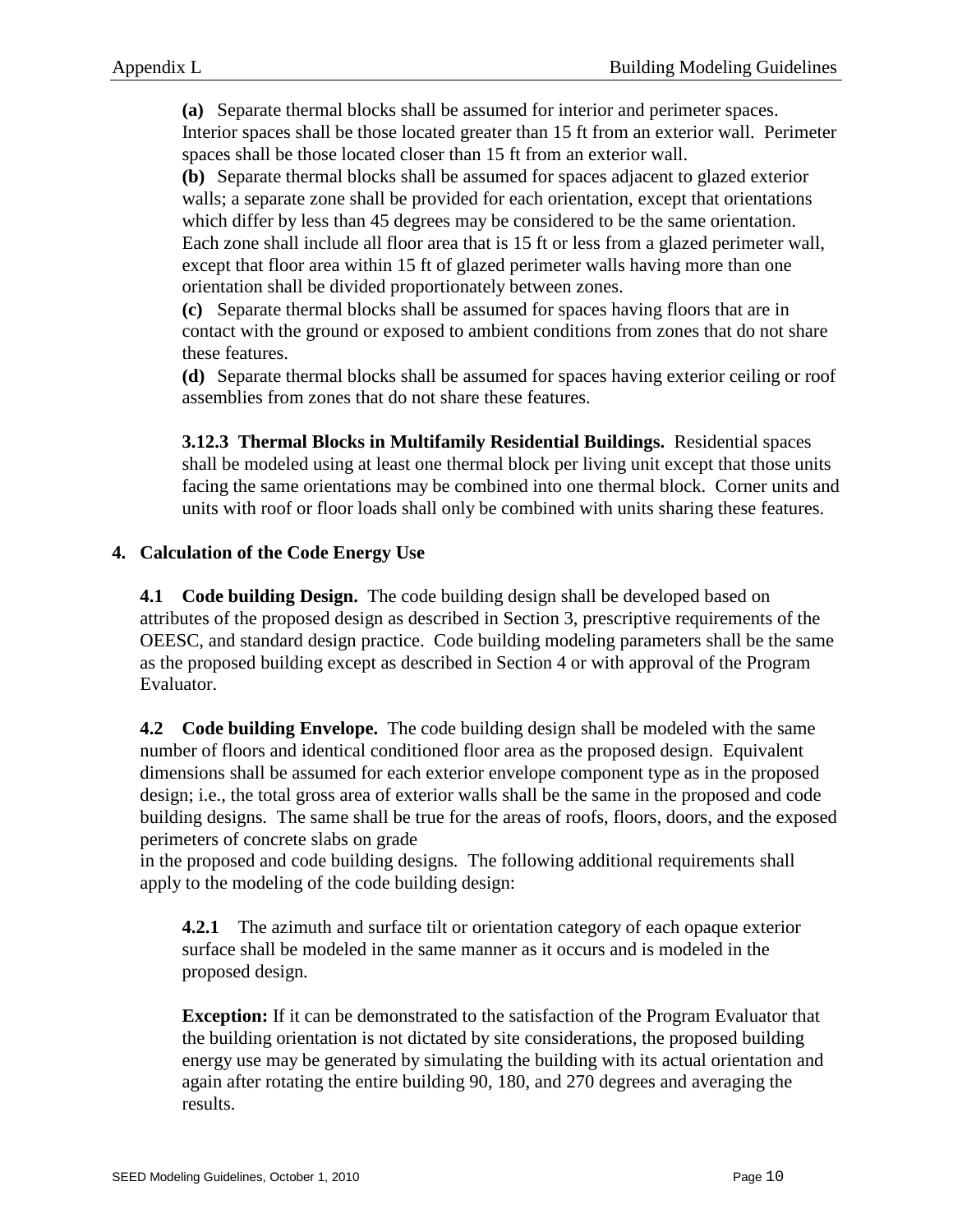**4.2.2 Exterior Opaque Assemblies**. Opaque assemblies types shall be lightweight assembly types conforming to the prescriptive requirements of the OEESC as summarized in Tables 4.1 and 4.2 below. Examples of acceptable Code wall, roof, and exterior floor constructions are shown in Tables 4.3 – 4.6 below.

**Exception**: Slab on grade floors and below grade walls which should account for the mass in the Proposed Building floors and below grade walls.

| THEN I'LL IT WHEN INCOLER WHEN EXTREMENT THEORY |                                      |  |  |
|-------------------------------------------------|--------------------------------------|--|--|
| <b>Surface Type</b>                             | U-value <sup>1</sup>                 |  |  |
| Roofs (attic)                                   | 0.027                                |  |  |
| Roofs (above deck)                              | 0.048                                |  |  |
| Walls - Above Grade                             | $0.064$ (0.051 Group R) <sup>2</sup> |  |  |
| Walls - Below Grade                             | 0.119                                |  |  |
| Floors - Exterior                               | 0.033                                |  |  |

1. U-values are for complete wall assemblies including interior and exterior air layers.

2. Group R, as defined in OSSC.

| Table 4.2 Slab on Grade Floors |                                                          |                              |  |  |
|--------------------------------|----------------------------------------------------------|------------------------------|--|--|
|                                | <b>Slab Edge Heat Loss</b><br><b>Slab Edge Heat Loss</b> |                              |  |  |
|                                | <b>F-Value (All Other)</b>                               | <b>F-Value</b> $(Group R)^1$ |  |  |
| Heated slab on grade           | 0.86                                                     | 0.86                         |  |  |
| Unheated slab on grade         | 0.73                                                     | 0.54                         |  |  |

# **Table 4.2 Slab on Grade Floors**

1. Group R, as defined in OSSC.

#### **Table 4.3 Example Code Exterior Walls Construction**

| Layer                            | <b>R-Value (All Other)</b> | <b>R-Value</b> (Group $\mathbb{R}^2$ ) <sup>2</sup> |
|----------------------------------|----------------------------|-----------------------------------------------------|
| Outside Air Layer                | 0.170                      | 0.170                                               |
| $\frac{3}{4}$ in. cement plaster | 0.150                      | 0.150                                               |
| $5/8$ in. plywood                | 0.770                      | 0.770                                               |
| Insulation/framing               | 13.295                     | 17.278                                              |
| 5/8 in. gypsum board             | 0.560                      | 0.560                                               |
| Inside Air Layer <sup>1</sup>    | 0.680                      | 0.680                                               |
| <b>Total Resistance</b>          | 15.625                     | 19.608                                              |
| U-factor                         | 0.064                      | 0.051                                               |

1. For most simulation programs (including DOE2), inside and outside air layer is calculated automatically by the program and should not be included in the assembly.

2. Group R, as defined in OSSC.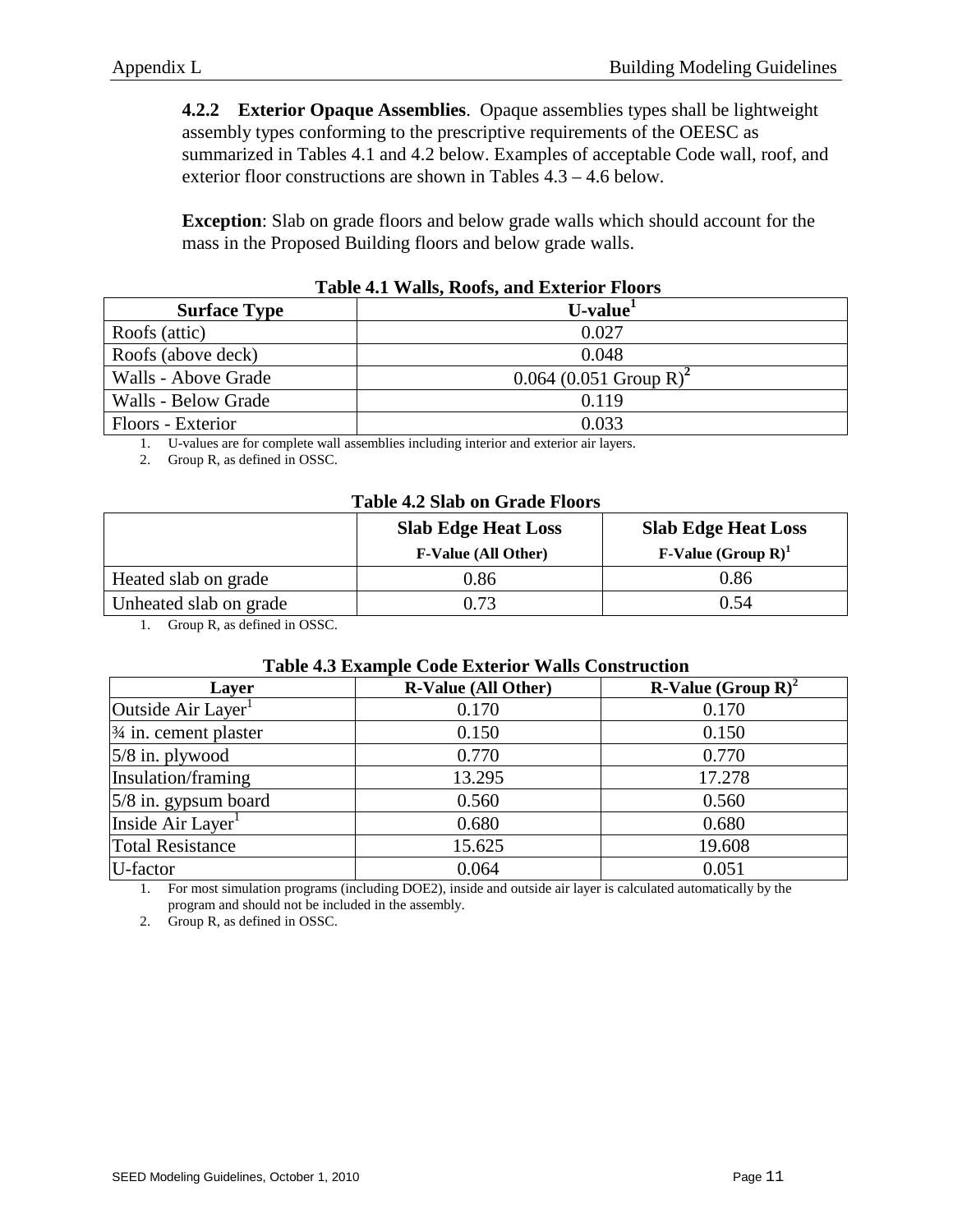| Layer                          | <b>Insulation Entirely Above Deck</b> <sup>1</sup> |
|--------------------------------|----------------------------------------------------|
| Outside Air Layer <sup>2</sup> | 0.17                                               |
| Built-up roofing               | 0.33                                               |
| $0.75$ in. plywood             | 0.93                                               |
| Insulation/framing             | 18.23                                              |
| 5/8" gypsum board              | 0.56                                               |
| Inside Air Layer <sup>2</sup>  | 0.61                                               |
| <b>Total Resistance</b>        | 20.83                                              |
| U-factor                       | 0.48                                               |

## **Table 4.4 Example Code Roof Construction**

1. See OEESC for attic construction requirements**.**

2. For most simulation programs (including DOE2), inside and outside air layer is calculated automatically by the program and should not be included in the assembly.

| Layer                                     | <b>R-Value</b> |
|-------------------------------------------|----------------|
| 8 in. heavyweight concrete, sand & gravel | 0.53           |
| Insulation/framing                        | 6.633          |
| $5/8$ " in. gypsum board                  | 0.56           |
| Inside air $film1$                        | 0.68           |
| <b>Total Resistance</b>                   | 8.403          |
| U-factor                                  | 0.119          |

#### **Table 4.5 Example Code Below Grade Wall Construction**

1. For most simulation programs (including DOE2), inside and outside air layer is calculated automatically by the program and should not be included in the assembly.

#### **Table 4.6 Example Code Exterior Floor Construction**

| Layer                   | <b>R-Value</b> |
|-------------------------|----------------|
| Outside Air Layer       | 0.17           |
| Insulation/framing      | 27.053         |
| $0.75$ in. plywood      | 0.93           |
| Carpet and pad          | 1.23           |
| Inside air $film1$      | 0.92           |
| <b>Total Resistance</b> | 30.303         |
| U-Factor                | 0.033          |

1. For most simulation programs (including DOE2), inside and outside air layer is calculated automatically by the program and should not be included in the assembly.

**4.2.3 Interior Walls**. Interior walls shall be modeled the same as the proposed design.

**4.2.4 Vertical Fenestration.** All vertical glazing shall be modeled as fixed and shall be assumed to be flush with the exterior wall and no shading projections are to be modeled.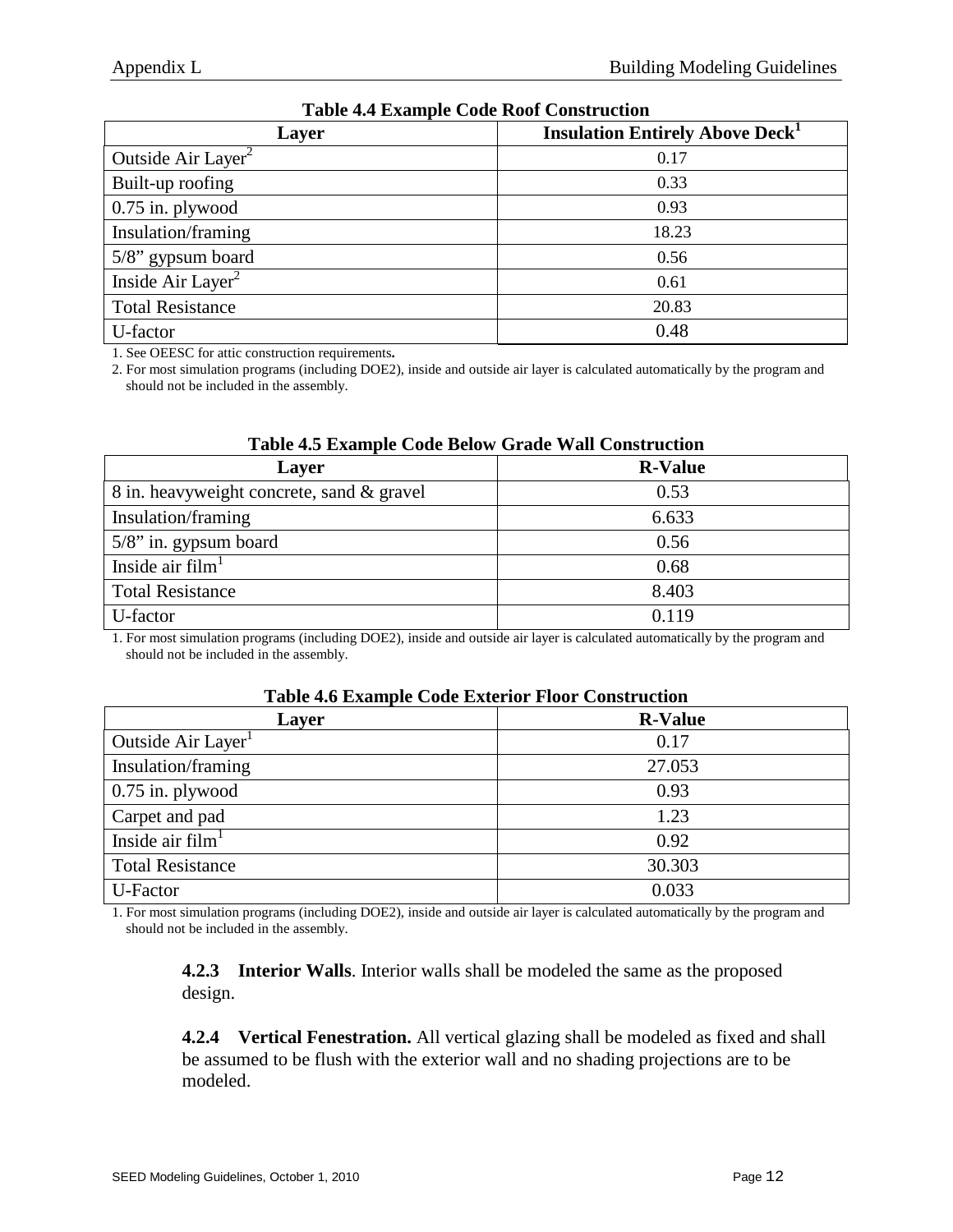# **4.2.4.1 Window Area.**

Window area shall be equal to that in the proposed design or 30% of gross exterior wall area, whichever is smaller. If the window area of the proposed design is greater than 30% of the gross exterior wall area, code baseline window area shall be decreased by an identical percentage in all walls in which windows are located to reach the 30% window to wall ratio.

# **4.2.4.2 Fenestration Thermal Performance.** Fenestration thermal

performance shall be as follows.

| (30% Maximum of Above-Grade Wall)           |            |                   |  |  |
|---------------------------------------------|------------|-------------------|--|--|
|                                             | $U-Value1$ | SHGC <sup>2</sup> |  |  |
| Framing materials other than metal          |            |                   |  |  |
|                                             | 0.35       | 0.40              |  |  |
| Metal framing with or without thermal break |            |                   |  |  |
| Curtain Wall/storefront                     | 0.45       | 0.40              |  |  |
| Entrance door                               | 0.80       | 0.40              |  |  |
| All other                                   | 0.46       | 0.40              |  |  |
| Skylights (3% maximum of roof)              | 0.60       | 0.40              |  |  |
|                                             |            |                   |  |  |

# **Table 4.7 Thermal Performance of Code Baseline Vertical Fenestration (30% Maximum of Above-Grade Wall)**

1. U-value is for overall fenestration performance including effects of frames, not Center of Glass U-value.

2. Solar Heat Gain Coefficient is center of glass value.

**4.2.4.3** Window Orientation**.** Orientation of each window surface shall be the same as in the proposed building design.

**4.2.4.4 Skylight Area**. Skylight area shall equal that in the proposed design or 3% of gross exterior roof area, whichever is smaller. If the skylight area of the proposed design is greater than 3% of the gross exterior roof area, code baseline skylight area shall be decreased by an identical percentage in all roof components in which skylights are located to reach the 3% skylight to wall ratio.

**4.2.4.5 Skylight Orientation and Tilt**. Skylight orientation and tilt shall be the same as in the proposed building design.

**4.2.4.6 Doors.** Door area and orientation in the Code building will be identical to doors entered for the Proposed Building.

**4.2.4.7 Door Thermal Performance.** For swinging doors, U value will be 0.70, for roll-up or sliding doors, the U value will be 0.50.

**4.2.5 Roof Albedo.** All roof surfaces shall be modeled with a reflectivity of 0.30.

**4.2.6 Existing Buildings.** For existing building envelope components not being modified, the code building design shall reflect existing conditions. For existing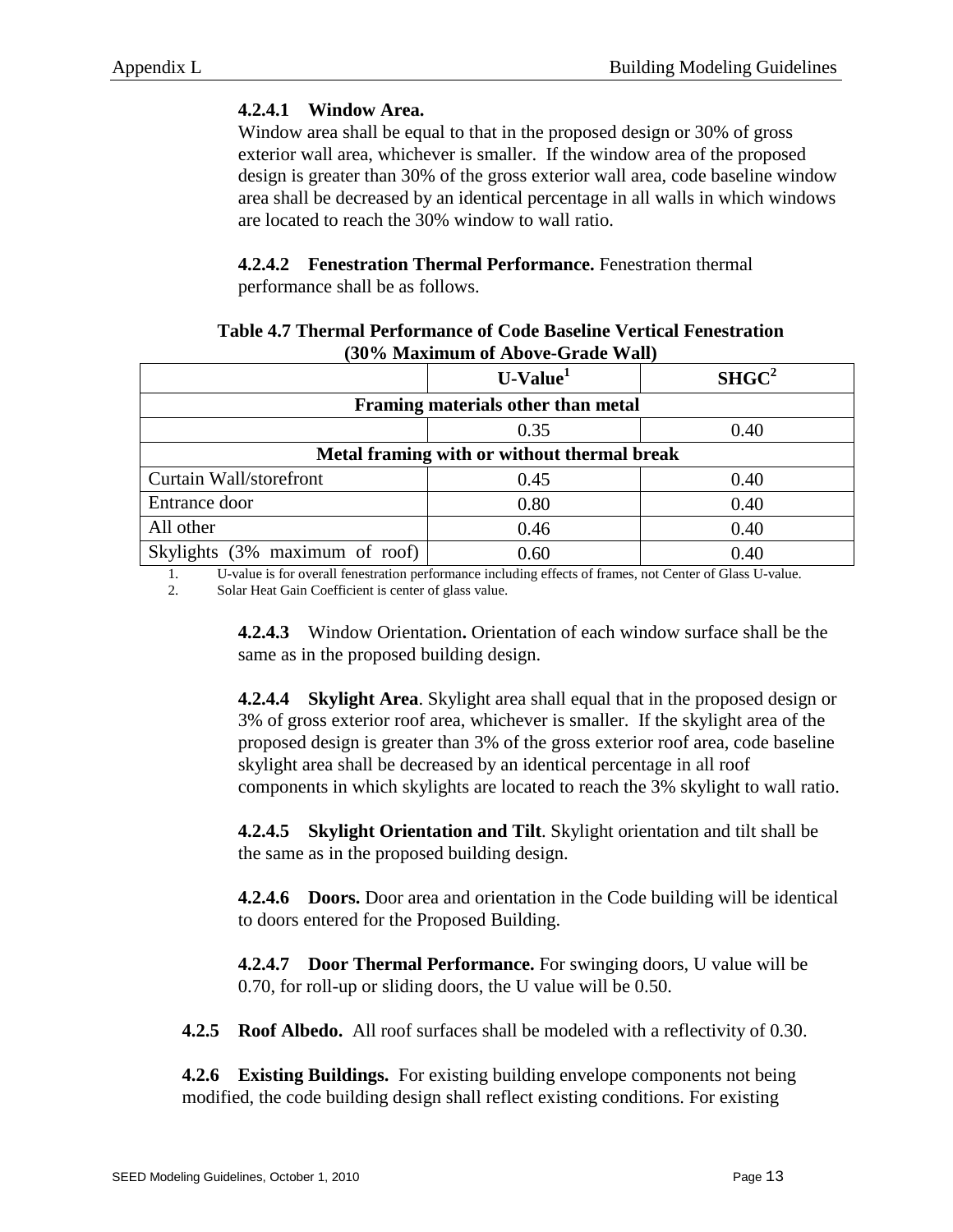building envelope components being modified, the code building design shall be identical to code building design requirements as described in Section 4.2.

**4.3 Code Baseline HVAC Systems.** The HVAC system(s) in the code building design shall be of the type and description specified in Section 4.3.1, shall meet the general HVAC system requirements specified in Section 4.3.2, and shall meet any system-specific requirements in Section 4.3.3 that are applicable to the code HVAC system type(s).

**4.3.1 Code Baseline HVAC System Type and Description.** HVAC systems in the code building design shall be based on usage, number of floors, conditioned floor area, and heating source as specified in Table 4.8 and shall conform with the system descriptions in Table 4.9.

| <b>Heating Source</b>                          | Residential <sup>1</sup> | <b>Non-Residential</b><br>&<br>2 Floors or Less<br>&<br>$<$ 40,000 ft <sup>2</sup> | <b>Non-Residential</b><br>&<br>2 Floors or Less<br>X.<br>$>=$ 40,000 ft <sup>2</sup> | <b>Non-Residential</b><br>&<br>More than 2<br><b>Floors</b> |
|------------------------------------------------|--------------------------|------------------------------------------------------------------------------------|--------------------------------------------------------------------------------------|-------------------------------------------------------------|
| Fossil Fuel and<br>Purchased Heat <sup>2</sup> | $Sys. 1 - PTAC$          | $Sys. 3 - PSZ-AC$                                                                  | Sys. 5 - VAV w/Reheat                                                                |                                                             |
| Electric and Other                             | $Sys. 2 - PTHP$          | Sys. 4 - PSZ-HP                                                                    | Sys. 6 - VAV w/Reheat                                                                |                                                             |
| Hybrid System <sup>3</sup>                     | $Sys. 1 - PTAC$          | $Sys. 3 - PSZ-AC$                                                                  | Sys. 7 – Hybrid VAV w/Reheat                                                         |                                                             |

# **Table 4.8 Code HVAC System Types**

Notes:

1. Residential building types include dormitory, hotel, motel, and multi-family. Residential space types include guest rooms, living quarters, private living space, and sleeping quarters. Other building and space types are considered nonresidential.

2. Where no heating energy source is specified, use the "Fossil Fuel" heating source classification.

3. Hybrid system has fossil fuel or purchased central heating coil and electric reheat.

4. Where attributes make a building eligible for more than one code system type, use the predominant condition to determine the system type for the entire building.

# **Exceptions:**

**(a)** Use additional system type(s) for non-predominant conditions (i.e., residential/nonresidential or heating source) if those conditions apply to more than 20,000  $\text{ft}^2$  of conditioned floor area.

**(b)** If the code HVAC system type is 5, 6 or 7, use separate single-zone systems conforming with the requirements of System 3 or System 4 (depending on building heating source) for any spaces that have occupancy or process loads, or schedules that differ significantly from the rest of the building. Peak thermal loads that differ by 10 Btu/h or more from the average of other spaces served by the system or schedules that differ by more than 40 equivalent full-load hours per week from other spaces served by the system are considered to differ significantly. Examples where this exception may be applicable include, but are not limited to, computer server rooms, natatoriums, and continually occupied security areas.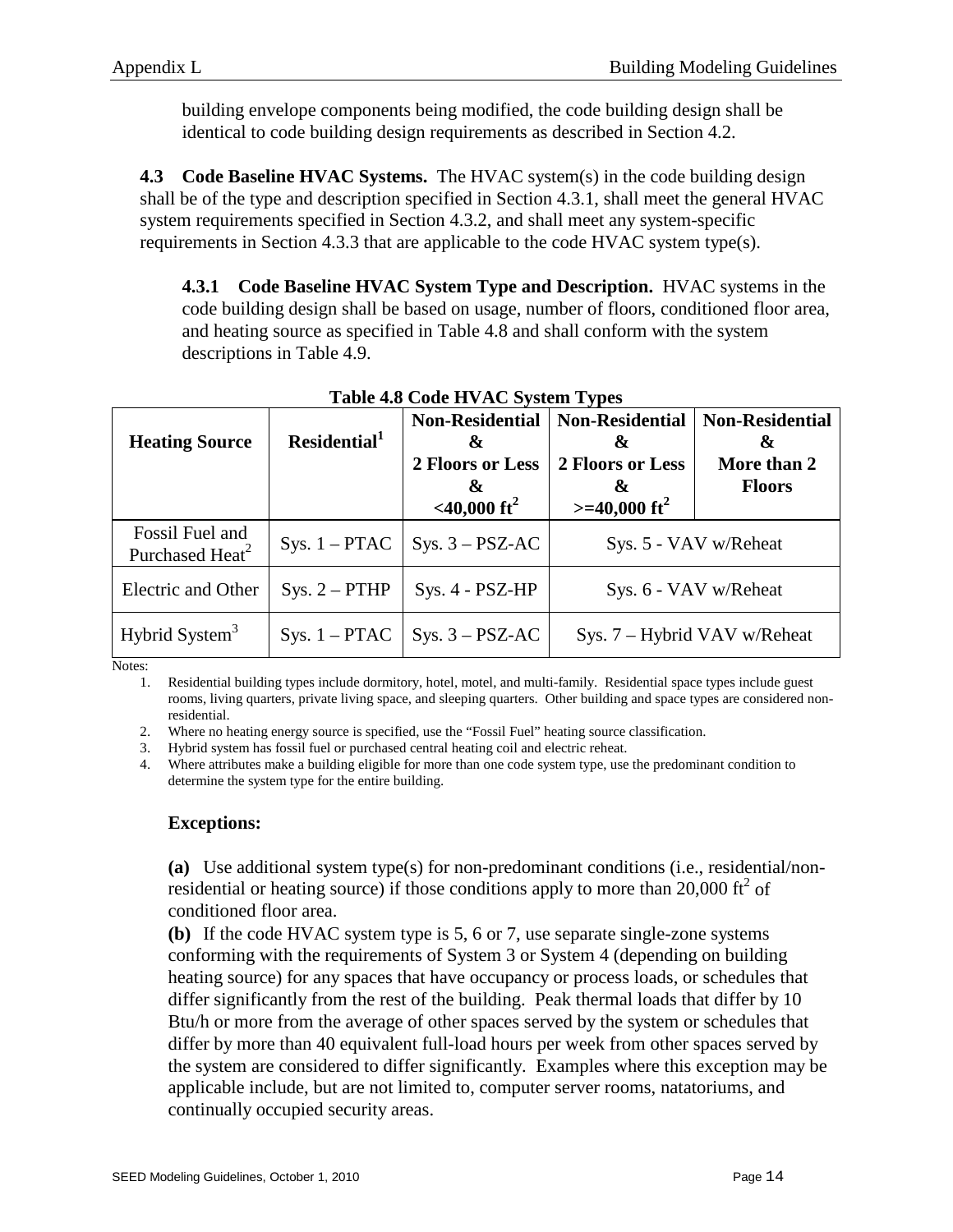**(c)** If the code HVAC system type is 5, 6, or 7, use separate systems conforming with the requirements of System 5, 6, or 7 (depending on building heat source) for any zones having special pressurization relationships, cross-contamination requirements, or code required minimum circulation rates.

**(d)** For laboratory spaces with a minimum of 5,000 cfm of exhaust, use system types 5 or 7 serving only those spaces.

**(e)** Where no heating system is planned for the proposed building, no heating system should be modeled in the code building.

**(f)** Where no cooling system is planned for the proposed building, no cooling system may be modeled in the code building.

**Exception:** Cooling may be modeled in the code building for zones of the building where the following requirements are met.

1. Peak cooling load in the code building is at least 25% greater than the same zone in the proposed building as determined by building model output reports.

2. Cooling thermostat setpoints in the code building are set to the maximum occupied and unoccupied space temperature reached by the zone in the proposed building as determined by building model output reports.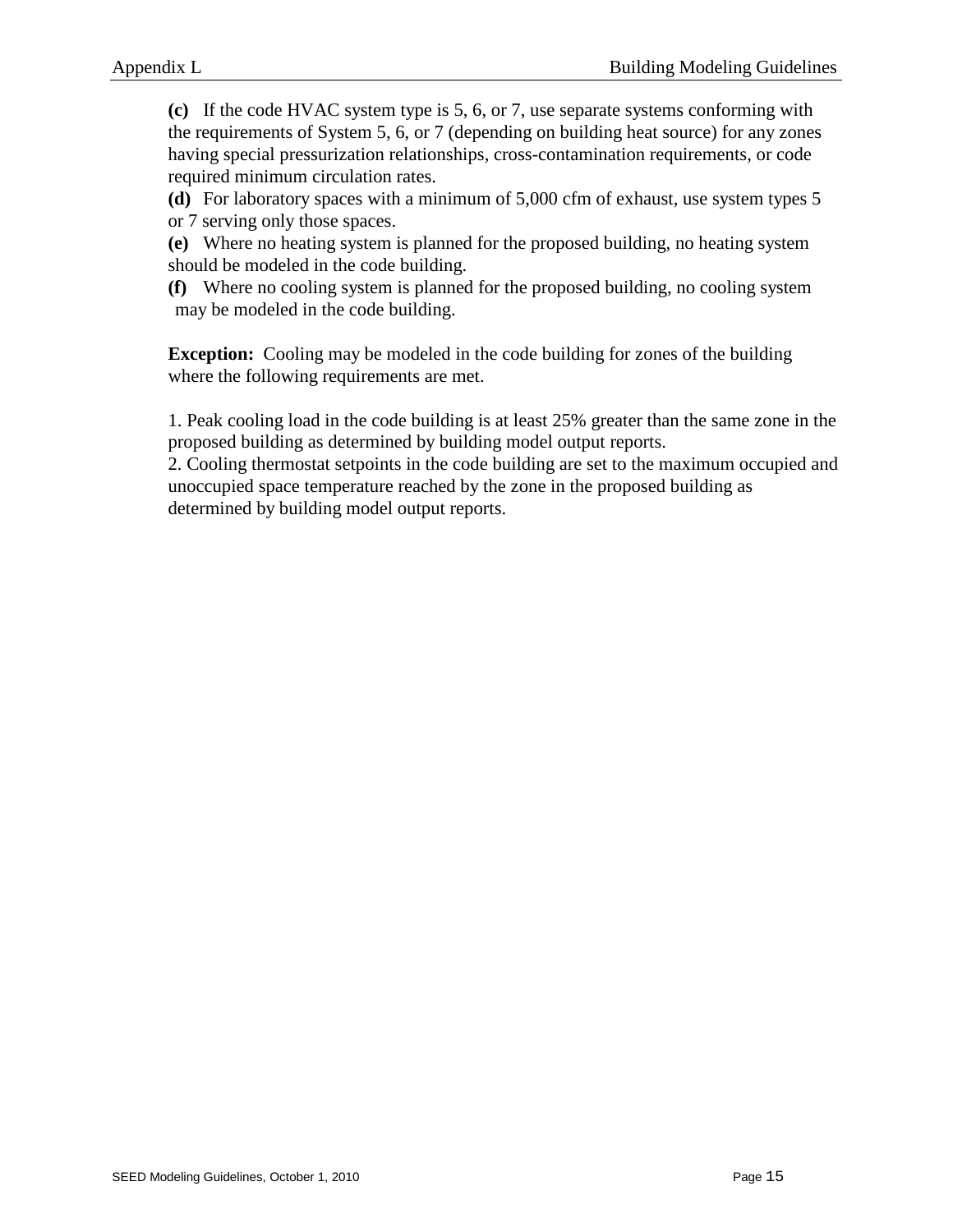| $\frac{1}{2}$ $\frac{1}{2}$ $\frac{1}{2}$ $\frac{1}{2}$ $\frac{1}{2}$ $\frac{1}{2}$ $\frac{1}{2}$ $\frac{1}{2}$ $\frac{1}{2}$ $\frac{1}{2}$ $\frac{1}{2}$ $\frac{1}{2}$ $\frac{1}{2}$ $\frac{1}{2}$ $\frac{1}{2}$ $\frac{1}{2}$ $\frac{1}{2}$ $\frac{1}{2}$ $\frac{1}{2}$ $\frac{1}{2}$ $\frac{1}{2}$ $\frac{1}{2}$ |                                        |                                        |                                          |  |
|---------------------------------------------------------------------------------------------------------------------------------------------------------------------------------------------------------------------------------------------------------------------------------------------------------------------|----------------------------------------|----------------------------------------|------------------------------------------|--|
|                                                                                                                                                                                                                                                                                                                     | <b>System 1 - PTAC</b>                 | <b>System 4 - PSZ-HP</b>               | System 7 - Hybrid<br><b>VAV w/Reheat</b> |  |
| <b>System Type</b>                                                                                                                                                                                                                                                                                                  | Packaged terminal air<br>conditioner   | Packaged rooftop heat<br>pump          | Variable air volume<br>with reheat       |  |
| <b>Fan Control</b>                                                                                                                                                                                                                                                                                                  | <b>Constant Volume</b>                 | Constant Volume <sup>1</sup>           | <b>VAV</b>                               |  |
| Cooling Type                                                                                                                                                                                                                                                                                                        | Direct Expansion                       | Direct Expansion                       | <b>Chilled Water</b>                     |  |
| <b>Heating Type</b>                                                                                                                                                                                                                                                                                                 | <b>Hot Water Fossil Fuel</b><br>Boiler | <b>Electric Heat Pump</b>              | Hybrid <sup>2</sup>                      |  |
|                                                                                                                                                                                                                                                                                                                     | <b>System 2 - PTHP</b>                 | System 5 - VAV<br>w/Reheat             |                                          |  |
| <b>System Type</b>                                                                                                                                                                                                                                                                                                  | Packaged terminal heat<br>pump         | Variable air volume<br>with reheat     |                                          |  |
| Fan Control                                                                                                                                                                                                                                                                                                         | <b>Constant Volume</b>                 | <b>VAV</b>                             |                                          |  |
| Cooling Type                                                                                                                                                                                                                                                                                                        | <b>Direct Expansion</b>                | Chilled Water <sup>3</sup>             |                                          |  |
| <b>Heating Type</b>                                                                                                                                                                                                                                                                                                 | <b>Electric Heat Pump</b>              | Hot Water Fossil Fuel<br><b>Boiler</b> |                                          |  |
|                                                                                                                                                                                                                                                                                                                     |                                        |                                        |                                          |  |
|                                                                                                                                                                                                                                                                                                                     | <b>System 3 - PSZ-AC</b>               | <b>System 6 - VAV</b><br>w/Reheat      |                                          |  |
| <b>System Type</b>                                                                                                                                                                                                                                                                                                  | Packaged rooftop air<br>conditioner    | Variable air volume<br>with reheat     |                                          |  |
| Fan Control                                                                                                                                                                                                                                                                                                         | Constant Volume <sup>1</sup>           | <b>VAV</b>                             |                                          |  |
| Cooling Type                                                                                                                                                                                                                                                                                                        | <b>Direct Expansion</b>                | <b>Chilled Water</b>                   |                                          |  |
| <b>Heating Type</b>                                                                                                                                                                                                                                                                                                 | <b>Fossil Fuel Furnace</b>             | <b>Electric Resistance</b>             |                                          |  |

#### **Table 4.9 Code System Descriptions**

1. Systems with supply air flow > 8,000 CFM shall be single zone VAV – see Section 4.3.3.12

2. Hybrid system has fossil fuel or purchased central hot water coil and electric reheat.

3. Water cooled chiller systems where total installed heat rejection capacity exceeds 6,000,000 Btu/h shall use System 5 – See Section 4.3.3.9 for heat rejection requirements.

> **4.3.1.1 District or Campus Thermal Energy.** For systems using district hot water, steam, or chilled water, two options are available based on LEED Version 2 "Treatment of District or Campus Thermal Energy". The Code building must meet OEESC requirements. Proposed buildings 50,000 square feet or less must use Option 1. The Option 1 method uses purchased hot water, steam, or chilled water with costs based on actual utility rates. Proposed buildings over 50,000 square feet may choose Option 2 if the District Thermal System provides more than 20% of the building's annual energy use.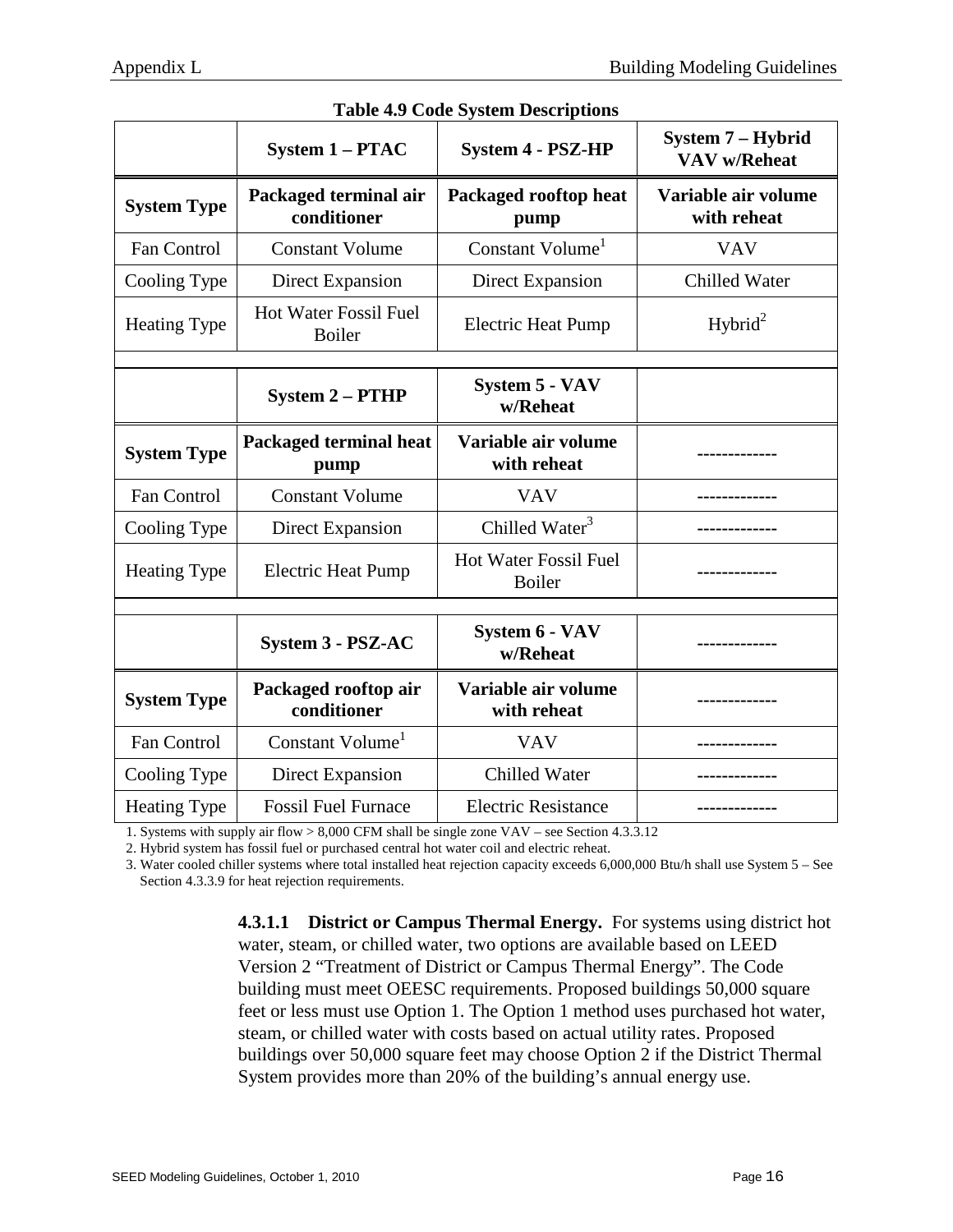Option 2 credit will be based on energy consumption, not energy costs. Only savings attributable to Energy Efficiency are allowed. No more than 5% savings may be attributed to the district plant efficiencies.

**4.3.2 General Code HVAC System Requirements.** HVAC Systems in the code building design shall conform to the general provisions in this section.

**4.3.2.1 System Assignments.** For systems types 1, 2, 3, and 4, each zone shall be modeled with a dedicated HVAC system. For system types 5, 6 and 7, each floor shall be modeled with a separate HVAC System.

**4.3.2.2 Equipment Efficiencies.** All HVAC and service water heating equipment in the code building design shall be modeled at the minimum efficiency levels, both part load and full load, in accordance with OEESC Section 503. Where efficiency ratings, such as EER and COP, include fan energy, the descriptor shall be broken down into its components so that supply fan energy can be modeled separately.

**4.3.2.3 Equipment Capacities.** The equipment capacities for the code building design shall be based on sizing runs and shall be over-sized by 15% for cooling and 25% for heating; i.e., the ratio between the capacities used in the annual simulations and the capacities determined by the sizing runs shall be 1.15 for cooling and 1.25 for heating. Unmet load hours for the proposed design shall not exceed the number of unmet load hours for the code building design by more than 50. If unmet load hours in the proposed design exceed the unmet load hours in the code building by more than 50, code baseline equipment capacities shall be decreased incrementally until the unmet load hours are within 50.

> **4.3.2.3.1 Sizing Runs.** Weather conditions used in sizing runs to determine code baseline equipment capacities may either be based on hourly historical weather files containing typical peak conditions or on design days developed using 99.6% heating design temperatures and 1% dry bulb and 1% wet bulb cooling design temperatures. **4.3.2.3.2 Design Air Flow Rates.** System design supply air flow rates for the code building design shall be based on a cooling supplyair-to-room-air temperature difference of 20°F or the required ventilation air or make up air, whichever is greater. Heating only systems shall be based on a supply-air-to-room-air temperature difference of 30°F or the required ventilation air or make up air, whichever is greater. If return or relief fans are specified in the proposed design, the code building shall also be modeled with fans serving the same functions and sized for the baseline system supply fan air less the minimum outdoor air, or 90% of the supply fan air quantity, whichever is larger. For systems serving laboratory spaces, code building design shall be based on a cooling supply-air-to-room-air temperature difference of 17°F or the required ventilation air or make up air, whichever is greater.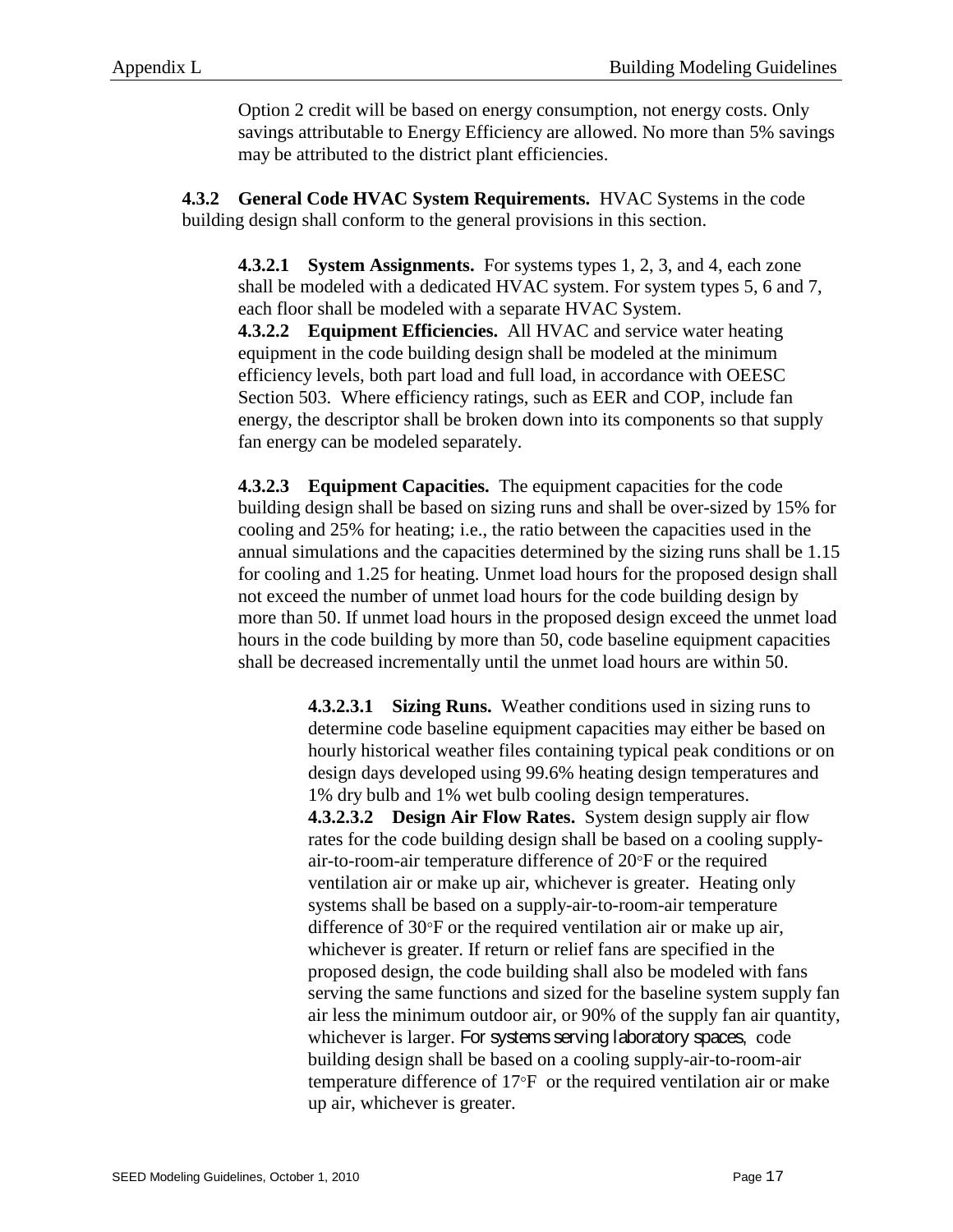**4.3.2.4 Preheat Coils.** If the HVAC system in the proposed design has a preheat coil and a preheat coil can be modeled in the code baseline system, the code baseline system shall be modeled with a preheat coil controlled in the same manner as the proposed design.

**4.3.2.5 Fan System Operation.** Supply fans shall operate continuously whenever spaces are occupied and shall be cycled to meet heating and cooling loads during unoccupied hours.

**4.3.2.6 Ventilation.** Minimum outdoor air ventilation rates shall be the same for the proposed and code building designs.

# **Exceptions:**

- **(a)** When demand controlled ventilation is not required by OSSC Section 1203.2.12 but is included in the proposed design*,* ventilation may be varied to match actual occupancy, but peak ventilation rates shall remain the same.
- **(b)** When designing systems in accordance with ASHRAE Standard 62.1 Section 6.2 Ventilation Rate Procedure, reduced ventilation airflow rates may be calculated for each HVAC zone in the Proposed design with a zone air distribution effectiveness  $(Ez) > 1.0$  as defined by Table 6.2 in ASHRAE Standard 62.1. Code ventilation airflow rates in those zones shall be calculated using the Proposed design Ventilation Rate Procedure calculation with the following change only. Zone air distribution effectiveness shall be changed to  $(Ez) = 1.0$  in each zone having a zone air distribution effectiveness (Ez) > 1.0. The Proposed design and Code design Ventilation Rate Procedure calculations, as described in ASHRAE Standard 62.1, shall be submitted to the Program Evaluator to claim credit for this exception.
- **(c)** If the minimum outdoor air intake flow in the Proposed design is provided in excess of the amount required by the rating authority, then the Code building design shall be modeled to reflect that required by the rating authority and will be less than the Proposed design.

**4.3.2.7 Air Economizers.** Code building systems shall have integrated outdoor air economizers, available for cooling anytime the outdoor dry bulb temperature is less than 70 °F.

#### **Exceptions:**

**(a)** Economizers shall not be used for systems 1, 2, 3, and 4 with cooling capacities less than 54,000 Btu/h. This exception may only be taken for equipment up to the first 240,000 Btu/h of a buildings cooling capacity, as allowed by OEESC Section 503.3.1.

**(b)** Systems that include air cleaning to meet the requirements of ASHRAE Standard 62 Section 6.1.2*.* This exception shall only be used if the system in the proposed design does not use an economizer. If the exception is used, an economizer shall not be included in the code building design.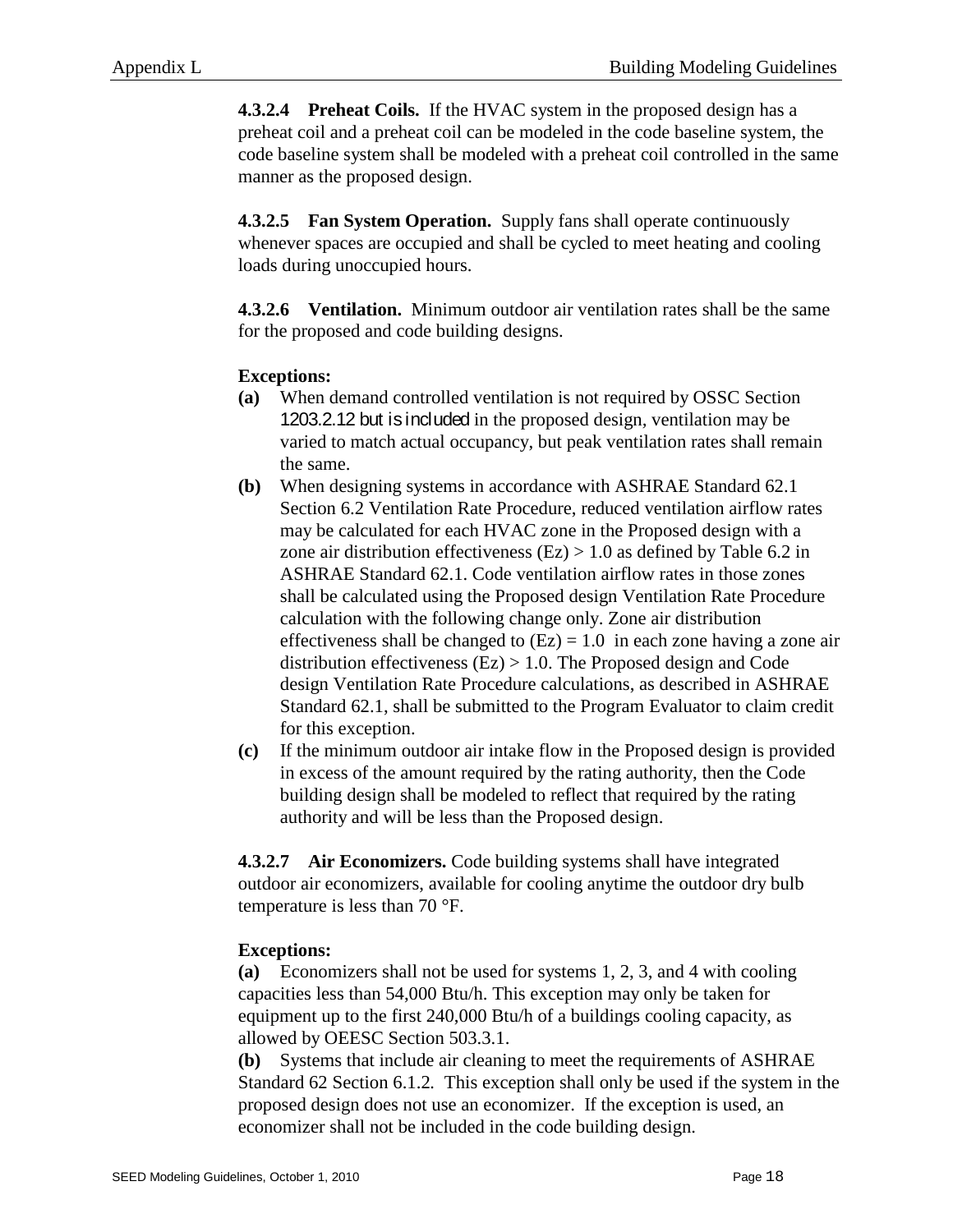**(c)** Systems serving only residential spaces and hotel or motel guest rooms.

**4.3.2.8. System Fan Power.** System Fan electrical power for supply, return exhaust and relief shall be calculated using the following formulas:

*For Systems 1 and 2*,

 $P_{fan} = 0.2409$  W/CFM

*For Systems 3 through 7*,

 $P_{fan} = bhp \times 746 / Fan \text{ motor efficiency}$ 

Where

- $P<sub>fan</sub> = electric power to fan motor (watts)$ and
- bhp = brake horsepower of baseline fan motor Constant Volume (Systems  $3 \& 4$ ) = CFM x 0.00094 + A Variable Volume (Systems 5, 6,  $\&$  7) = CFM x 0.0013 + A

Where A is calculated according to OEESC Table 503.2.10.1(2) using the pressure drop adjustment from the proposed building design and the design flow rate of the baseline building system. Do not include pressure drop adjustments for heat recovery devices that are not required in the baseline building system by 4.3.2.11

Fan motor efficiency  $=$  the efficiency from Table 4.10 for the next motor size greater than the bhp.

 $CFM<sub>S</sub>$  = the baseline system maximum design supply fan airflow rate in cfm

| <b>Motor Horsepower</b> | <b>Nominal Efficiency</b> |
|-------------------------|---------------------------|
|                         | 82.5                      |
| $1.5$ to $2$            | 84.0                      |
| $3 - 5$                 | 87.5                      |
| $7.5$ to $10$           | 89.5                      |
| 15 to 20                | 91.0                      |
| 25 to 30                | 92.4                      |
| 40 to 50                | 93.0                      |
| 60                      | 93.6                      |
| 75                      | 94.1                      |
| 100 to 125              | 94.5                      |
| 150 and over            | 95.0                      |
|                         |                           |

**Table 4.10 Fan Motor Efficiency1**

1. Nominal efficiencies in accordance with NEMA Standard MG1 for enclosed motors at 1800 RPM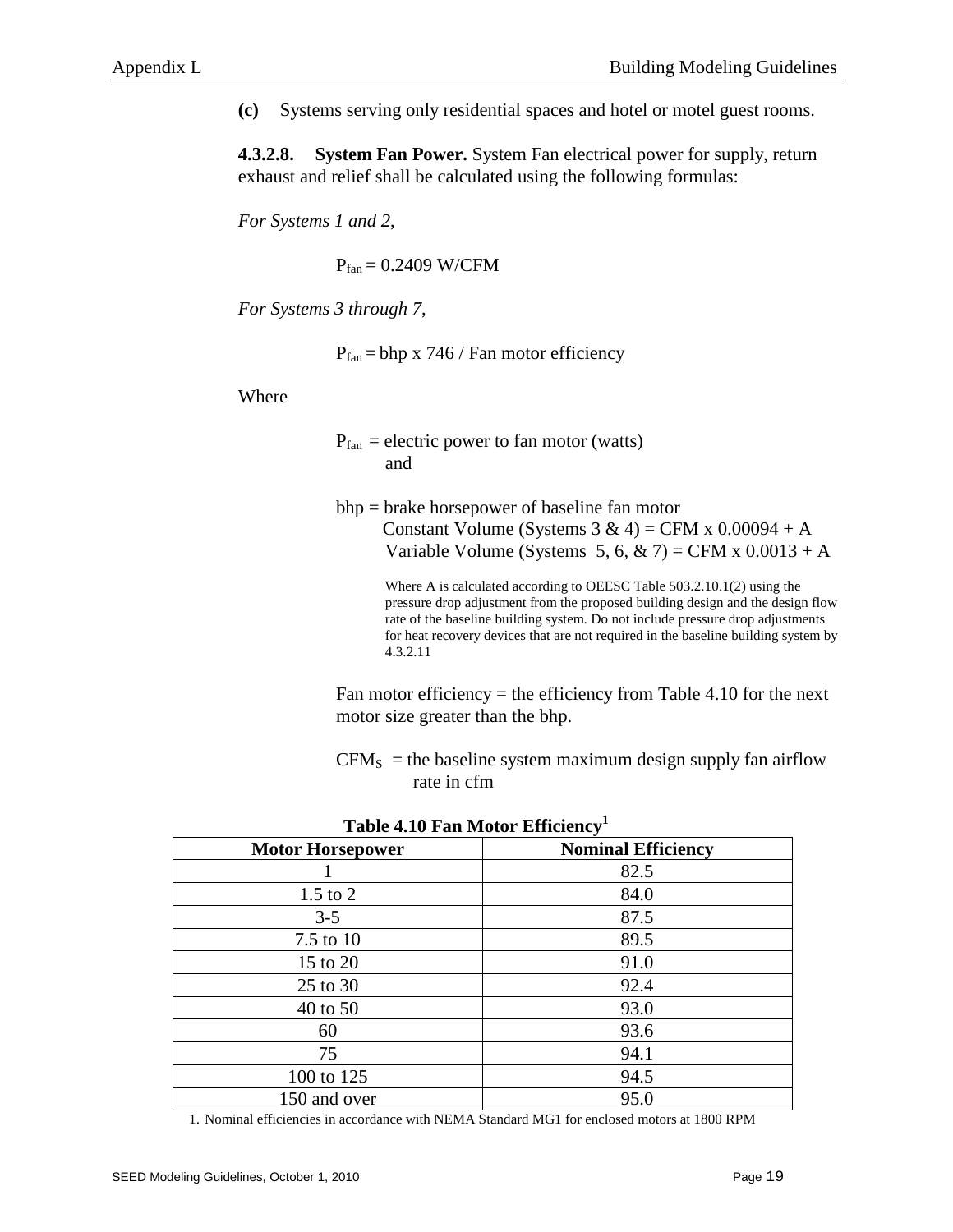**4.3.2.8.1** The calculated system fan power shall be distributed to supply, return, exhaust, and relief fans in the same proportion as the proposed design.

**4.3.2.9 Exhaust Air Heat Recovery.** Individual fan systems that have both a design supply air capacity of 5,000 CFM or greater and have a minimum outside air supply of 70% or greater of the design supply air quantity, shall be modeled with a energy recovery system. The energy recovery system shall provide a change in the enthalpy of the outdoor air supply of 50 percent or more of the difference between the outdoor air and return air at design conditions. Provision shall be made to bypass or control the energy recovery system to permit cooling with outdoor air where cooling with outdoor air is required. Where a single room or space is supplied by multiple units, the aggregate supply (CFM) of those units shall be used in applying this requirement.

**Exception:** See OEESC Section 503.2.6

**4.3.2.10 Kitchen hoods.** Kitchen hoods with exhaust capacity greater than 5,000 CFM are required to be modeled with variable flow, See OEESC Section 503.2.5.2

**4.3.2.11 HVAC Zone Thermostat Setpoints.** Zone temperature setpoints shall be the same as in the proposed building*.*

**Exception:** If zones in the proposed building have setpoints with less than 5 °F deadband (separation between cooling and heating setpoints), the deadband in the code building shall be increased to 5°F. by decreasing the heating setpoint and increasing the cooling setpoint by equal amounts. Zones with special occupancy, special usage or code requirements where deadband controls are not appropriate (such as process applications and areas of hospitals normally used by patients), shall leave the deadband the same as in the proposed building.

**4.3.3 System-Specific Code Baseline HVAC System Requirements.** Code HVAC systems shall conform with provisions in this section where applicable to the specified code system types as indicated in section headings.

**4.3.3.1 Heat Pumps (Systems 2 & 4).** Electric air-source heat pumps shall be modeled with electric auxiliary heat. The systems shall be controlled with multi-stage space thermostats and an outdoor air thermostat wired to energize auxiliary heat only on the last thermostat stage and when outside air temperature is less than 40°F.

**4.3.3.2 Type and Number of Boilers (Systems 1, 5 & 7).** The boiler plant shall use the same fuel as the proposed design and shall be forced draft, except as noted under Section 4.3.1.1, District Thermal System. The code building design boiler plant shall be modeled as having a single boiler if the code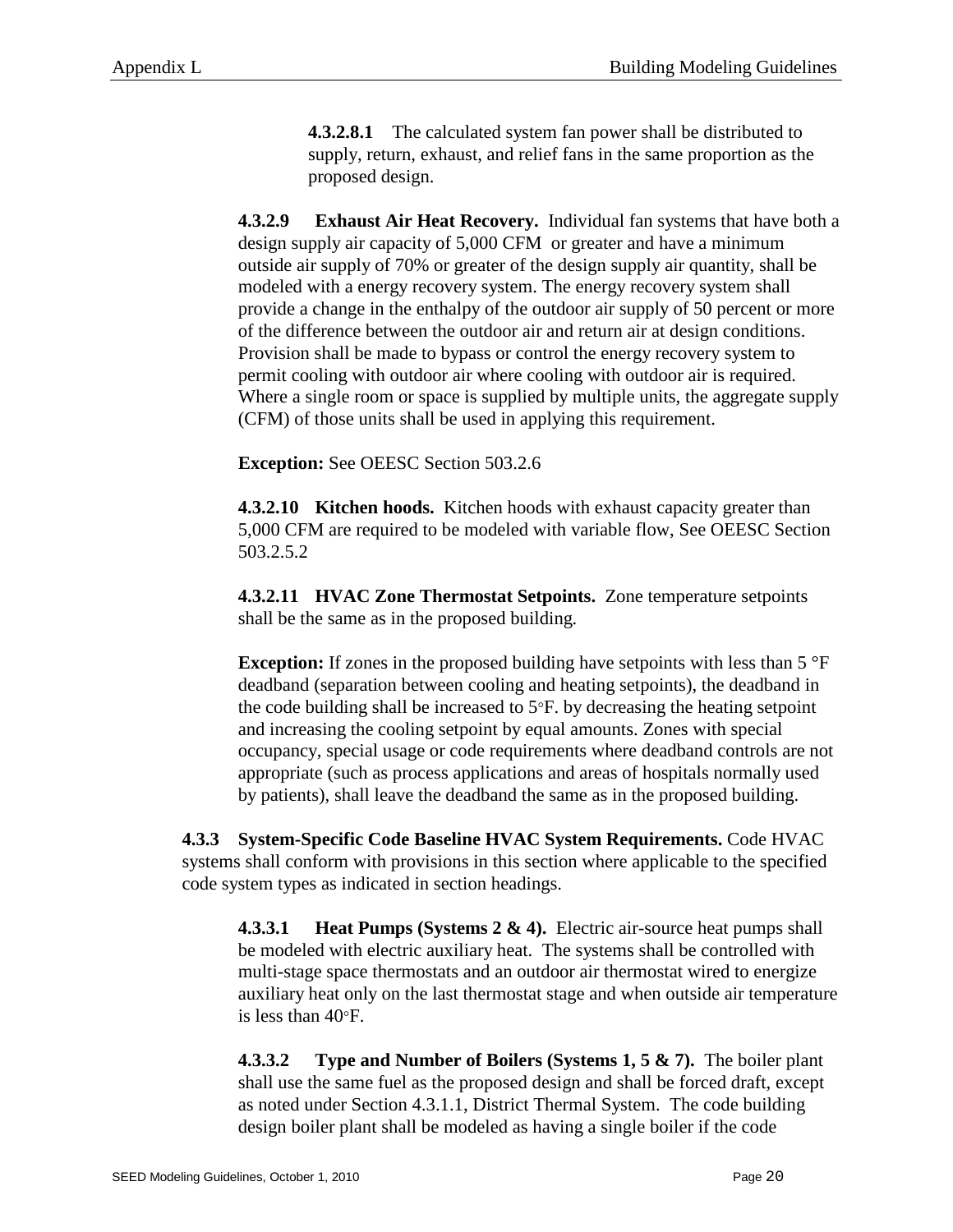building design plant serves a conditioned floor area of  $15,000$  ft<sup>2</sup> or less, and as having two equally sized boilers for plants serving more than  $15,000$  ft<sup>2</sup>. Boilers shall be staged as required by the load. Lead boiler shall run until its capacity is reached and lag boiler will pickup remaining load.

**4.3.3.3 Hot Water Supply Temperature (Systems 1, 5 & 7)**. Hot water design supply temperature shall be modeled at 180°F and 130°F design return temperature. Hot water supply temperature shall be reset based on outside drybulb temperature using the following schedule:  $180^{\circ}$ F @ 20°F and below,  $150^{\circ}$ F @ 50°F and above, and ramped linearly between 180°F and 150°F at temperatures between 20°F and 50°F.

**4.3.3.4 Hot Water Pumps (Systems 1, 5, & 7).** The code building design pump power shall be 19 W/gpm [equal to a pump operating against a 60 foot head, 60% combined impeller and motor efficiency]. The pumping system shall be modeled as primary only, with continuous variable flow. For heating water with pumping energy less than 5 horsepower, pumps should be modeled as constant speed, riding the pump curve. For heating water systems with 300,000 Btu/h heating capacity and pumping energy of 5 horsepower or greater, user shall model variable speed pumps.

> **4.3.3.4.1 Hot Water pumps.** The pump power for systems using District hot water shall be 14 W/gpm.

**4.3.3.4.2 Heating Water Pump Control.** Heating water pump operation shall be locked out whenever outside air temperatures are 70°F and above.

**4.3.3.5 Type and Number of Chillers (Systems 5 & 6).** Electric chillers shall be used in the code building design regardless of the cooling energy source except as noted under Section 4.3.1.1, District Thermal System. The code building design's chiller plant shall be modeled with chillers having the number and type as indicated in Table 4.11 as a function of building peak cooling load.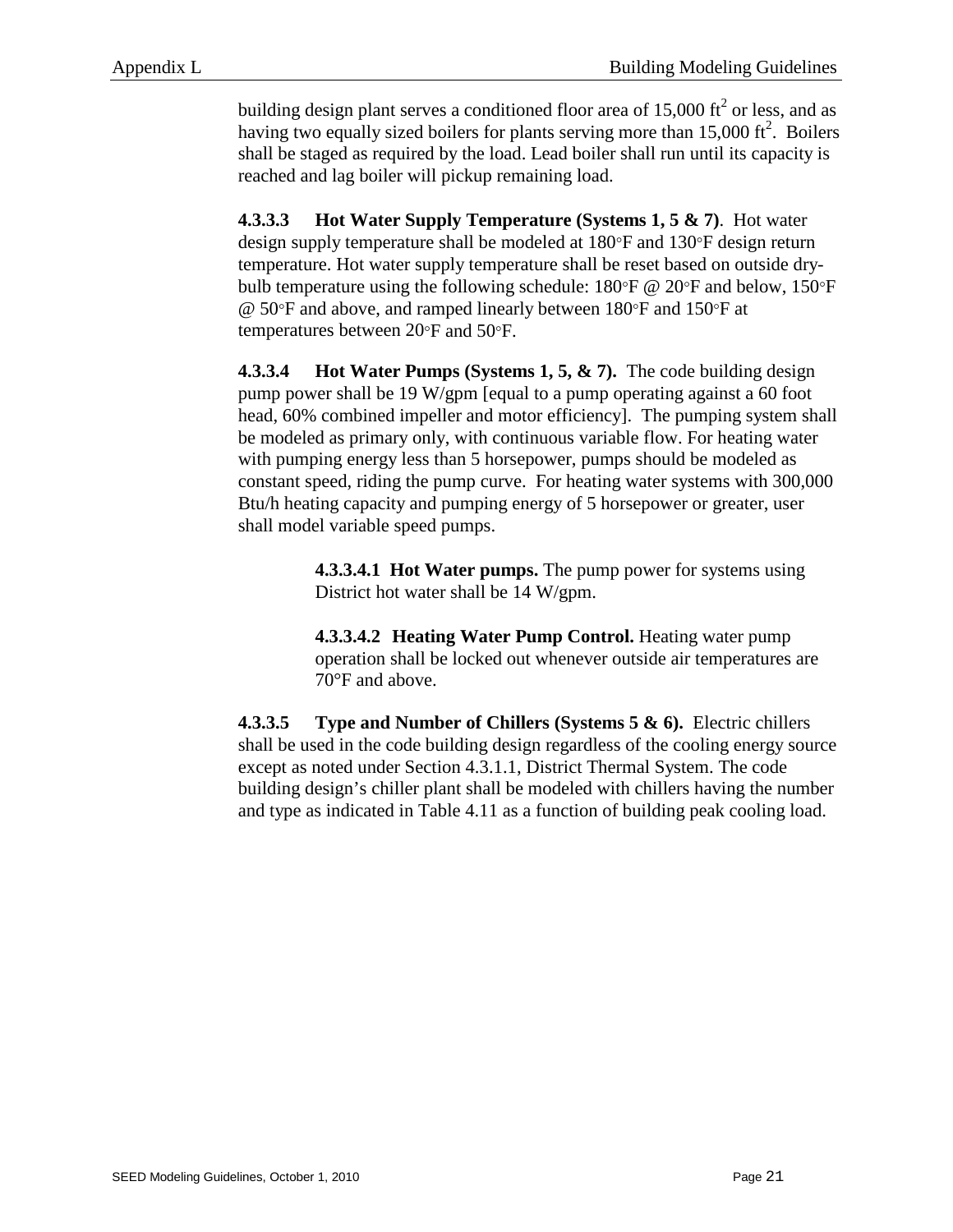| Table 4.11 Type and Number of Chiners |                                                                                                                                                  |
|---------------------------------------|--------------------------------------------------------------------------------------------------------------------------------------------------|
| <b>Chiller Cooling Capacity</b>       | Number and Type of Chiller(s)                                                                                                                    |
| $\leq 200$ Tons                       | 1 air cooled screw chiller                                                                                                                       |
| $>200$ Tons $\leq 300$ Tons           | 1 water cooled screw chiller                                                                                                                     |
| $>$ 300 Tons $\leq$ 800 Tons          | 2 water cooled screw chillers sized equally                                                                                                      |
| $\geq 800$ Tons                       | 2 water cooled centrifugal chillers<br>minimum with chillers added so that no<br>chiller is larger than 800 tons (2813 kW),<br>all sized equally |

**Table 4.11 Type and Number of Chillers**

**4.3.3.6 Chilled Water (Systems 5, 6, & 7).** Chilled water design supply temperature shall be modeled at 44°F and 56°F design return temperature. Chilled water supply temperature shall be reset based on outside dry-bulb temperature using the following schedule:  $44^{\circ}F \otimes 80^{\circ}F$  and above,  $54^{\circ}F \otimes 60^{\circ}F$ and below, and ramped linearly between 44°F and 54°F at temperatures between 80°F and 60°F.

**4.3.3.7 Chilled Water Pumps (Systems 5, 6, & 7).** Chilled water systems shall be modeled as constant flow primary/variable flow secondary systems. The code building design pump power shall be 22 W/gpm, [equal to a pump operating against a 70 foot head, 60% combined motor and impeller efficiency]. For chilled water systems with pumping energy less than 5 horsepower, pumps should be modeled as constant speed, with secondary pump riding the pump curve. For chilled water systems with 300,000 Btu/h cooling capacity and pumping energy of 5 horsepower or greater, user shall model secondary pump as a variable speed pump.

> **4.3.3.7.1 Chilled-water pumps.** The pump power for systems using District chilled water shall be 16 W/gpm.

**4.3.3.7.2 Cooling Water Pump Control.** Cooling water pump operation shall be locked out whenever outside air temperatures are 55°F and below.

**4.3.3.8 Heat Rejection (Systems 5 & 6).** If chiller type as determined by Table 4.11 is air cooled, the heat rejection device shall be an integral air cooled condenser with an overall efficiency of the chiller condenser combination as determined by OEESC Table 503.2.3(7).

If chiller type as determined by Table 4.11 is water cooled, the heat rejection device shall be an axial fan cooling tower having fans with the capability to operate at two-thirds of full speed or less. Condenser water design supply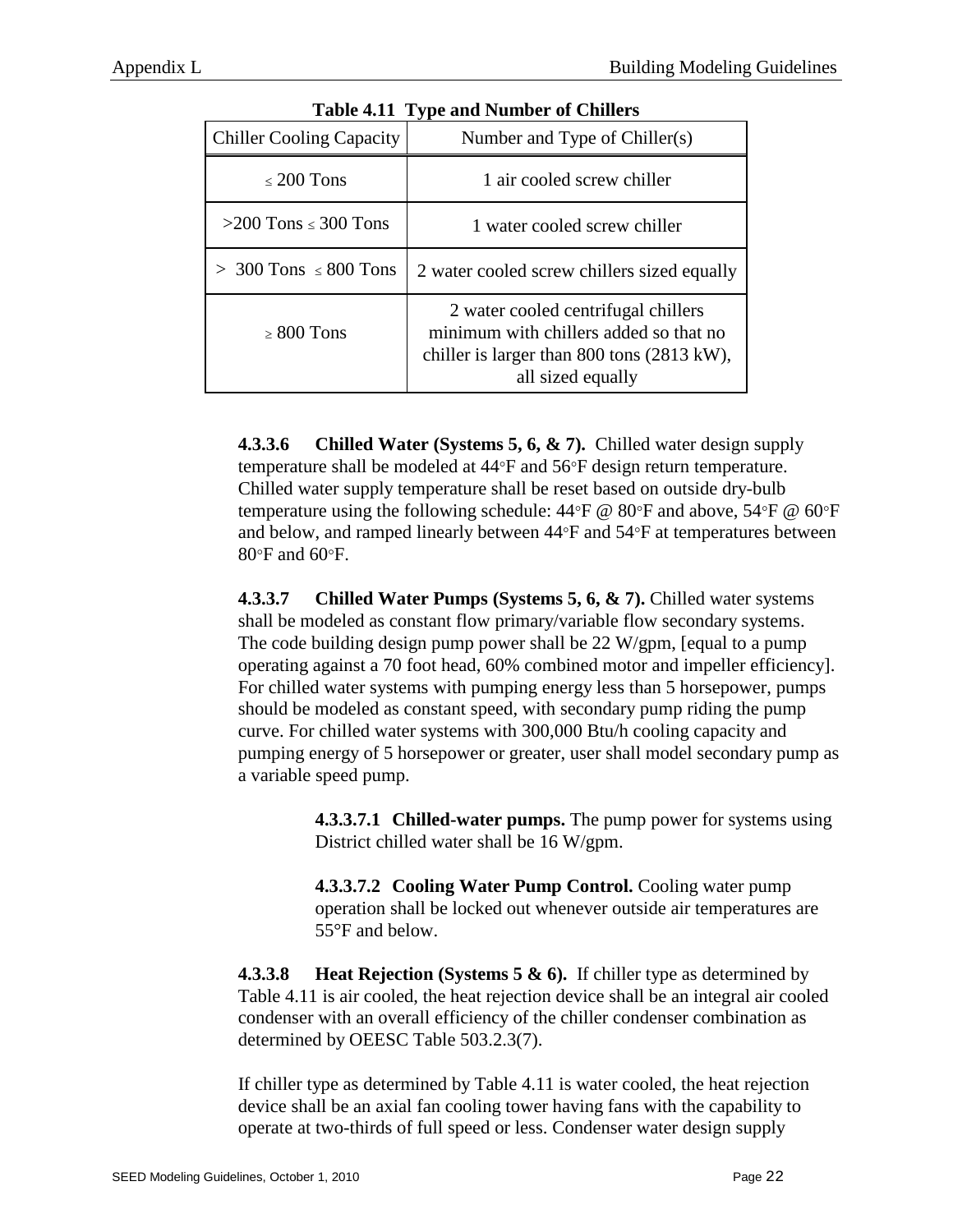temperature shall be 85°F or 10°F approach to design wet bulb temperature, whichever is lower, with a design temperature rise of 10°F. The tower shall be controlled to maintain a 70°F leaving water temperature where weather permits, floating up to leaving water temperature at design conditions. The code building design pump power shall be 19 W/gpm. Open cooling towers configured with multiple condenser water pumps shall be modeled so that all cells can be run in parallel with a turndown flow that is the larger of (1) the flow produced by the smallest pump or (2) 50 percent of the design flow for the cell.

**4.3.3.9 Heat Recovery for reheat and service water heating** where total installed heat rejection capacity of water cooled chillers exceeds 6,000,000 Btu/h the baseline system shall recover 30% of the peak heat rejection load at design conditions for preheat of service hot water systems or reheat design.

**4.3.3.10 Supply Air Temperature Reset (Systems 5, 6, &7).** Supply air temperature shall be reset based on zone demand from the design temperature difference, discussed in Section 4.3.2.3.2, to a 7°F temperature difference under minimum load conditions.

**4.3.3.11 VAV Minimum Flow (Systems 5, 6, & 7 ).** VAV systems shall be modeled assuming a variable speed drive. Minimum volume setpoints for VAV reheat boxes shall be 20% of the design supply flow rate, or equivalent to the minimum ventilation rate, whichever is greatest.

**Exception:** Systems serving laboratory spaces with a minimum of 5,000 CFM of exhaust shall reduce the exhaust and makeup air volume during unoccupied periods to the largest of 50% of design values, the minimum outdoor air flow rate, or the airflow rate required to comply with the OSSC.

**4.3.3.12 Large Volume Single Zone VAV (Sys. 3 & 4 > 8,000 CFM ).** Fan systems with supply airflow  $> 8,000$  CFM shall be modeled as variable flow systems, assuming a variable speed drive. System shall be controlled to reduce airflow based on space heating or cooling demand down to a minimum of 60% or the minimum ventilation air required, whichever is greater.

**Exception:** Systems where the function of the supply air is for purposes other than temperature control, such as maintaining specific humidity levels or supplying an exhaust system shall be modeled as constant volume.

**4.4 Code Baseline Service Hot Water Systems.** The service hot water system in the code building design shall use the same energy source as the corresponding system in the proposed design and shall conform to the following conditions:

**(a)** Where a complete service hot water system exists, the code building design shall reflect the actual system type using actual component capacities and efficiencies.

**(b)** Where a new service hot water system has been specified, the equipment shall match the minimum efficiency requirements in OEESC Table 504.2.